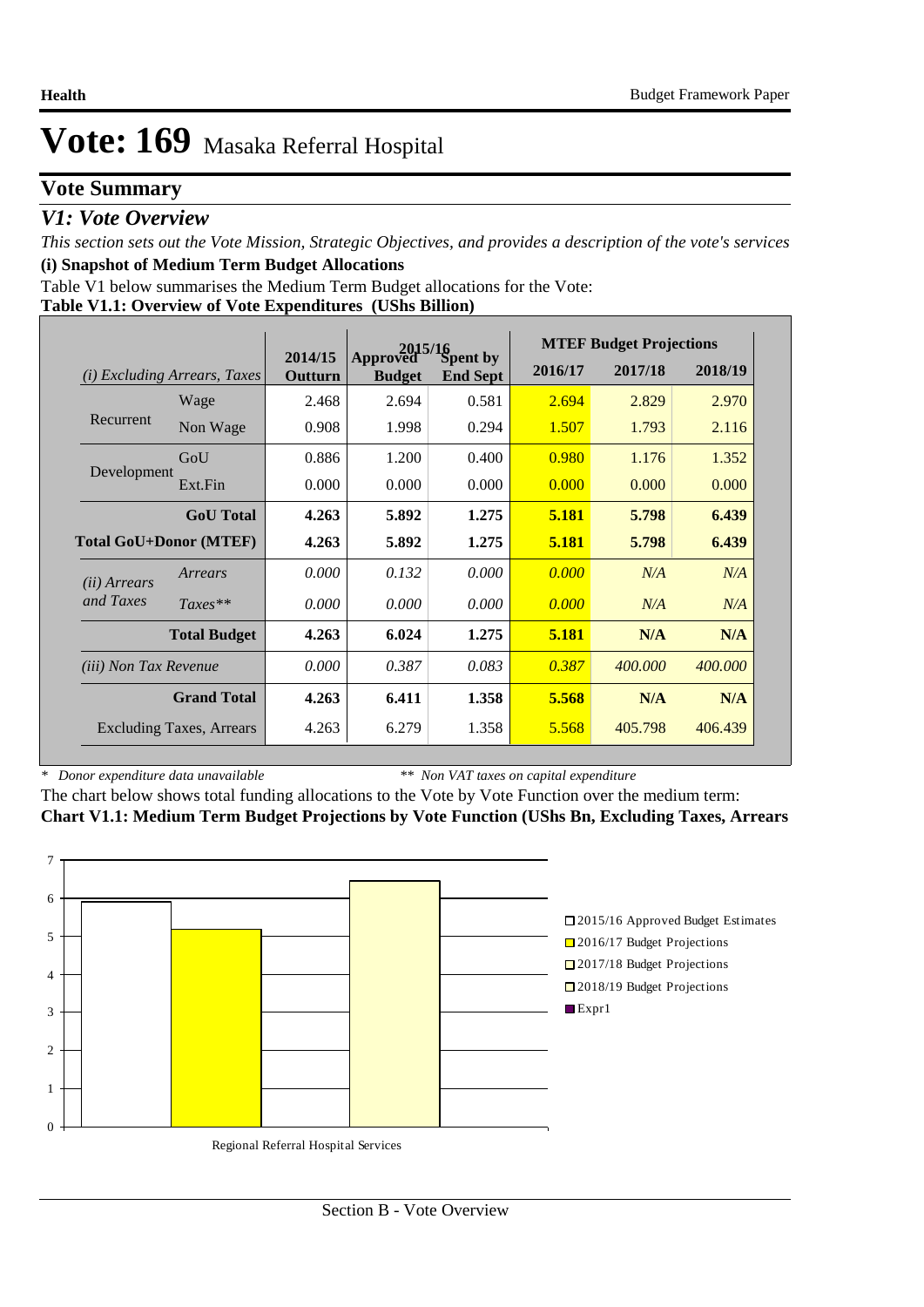# **Vote Summary**

### **(ii) Vote Mission Statement**

The Vote's Mission Statement is:

*Vision: A healthy and productive population that contributes to socioeconomic growth and development in Masaka Region. Mission: To provide the highest possible level of health services to all people in Masaka region through quality general and specialized health service delivery. Mandate: To provide specialized and general health care services, through capacity building, training, research and support supervision to other health facilities in Masaka region*

### **(iii) Vote Outputs which Contribute to Priority Sector Outcomes**

The table below sets out the vote functions and outputs delivered by the vote which the sector considers as contributing most to priority sector outcomes.

#### **Table V1.2: Sector Outcomes, Vote Functions and Key Outputs**

| <b>Sector Outcome 1:</b>                                 | <b>Sector Outcome 2:</b>                                                          | <b>Sector Outcome 3:</b>                                                                          |  |  |
|----------------------------------------------------------|-----------------------------------------------------------------------------------|---------------------------------------------------------------------------------------------------|--|--|
| Increased deliveries in health facilities                | Children under one year old protected<br><i>against life threatening diseases</i> | Health facilities receive adequate stocks<br>of essential medicines and health<br>supplies (EMHS) |  |  |
| Vote Function: 08 56 Regional Referral Hospital Services |                                                                                   |                                                                                                   |  |  |
| Outputs Contributing to Outcome 1:                       | <b>Outputs Contributing to Outcome 2:</b>                                         | <b>Outputs Contributing to Outcome 3:</b>                                                         |  |  |
| <b>Outputs Provided</b>                                  | <b>Outputs Provided</b>                                                           | None                                                                                              |  |  |
| 085601 Inpatient services                                | 085606 Prevention and rehabilitation                                              |                                                                                                   |  |  |
| 085602 Outpatient services                               | services                                                                          |                                                                                                   |  |  |
| 085606 Prevention and rehabilitation<br>services         |                                                                                   |                                                                                                   |  |  |
| Capital Purchases                                        |                                                                                   |                                                                                                   |  |  |
| 085680 Hospital<br>Construction/rehabilitation           |                                                                                   |                                                                                                   |  |  |
| 085681 Staff houses construction and<br>rehabilitation   |                                                                                   |                                                                                                   |  |  |

### *V2: Past Vote Performance and Medium Term Plans*

*This section describes past and future vote performance, in terms of key vote outputs and plans to address sector policy implementation issues.* 

#### **(i) Past and Future Planned Vote Outputs**

The entity registered the following achievements during 2014/15 FY. Construction of Maternity and Children's complex undertaken, current progress at 30%. Construction of 40 Units Senior Staff Hostel started Consultant Procured for Designs and Monitoring of the Senior Staff Hostel 3 Water tanks of 10,000 litres procured and installed Solar Power installed and repairs carried out on Private Wing and Administration Buildings 34,942 admissions 109,012 patient days 9,740 deliveries 90.5 % Bed occupancy rate 3.1 days ALOS 150,000 General outpatient contacts 130,000 Specialized Outpatient contacts EMHS worth shs1.2BN timely ordered from NMS only drugs worth 930M supplied and dispensed to *2014/15 Performance*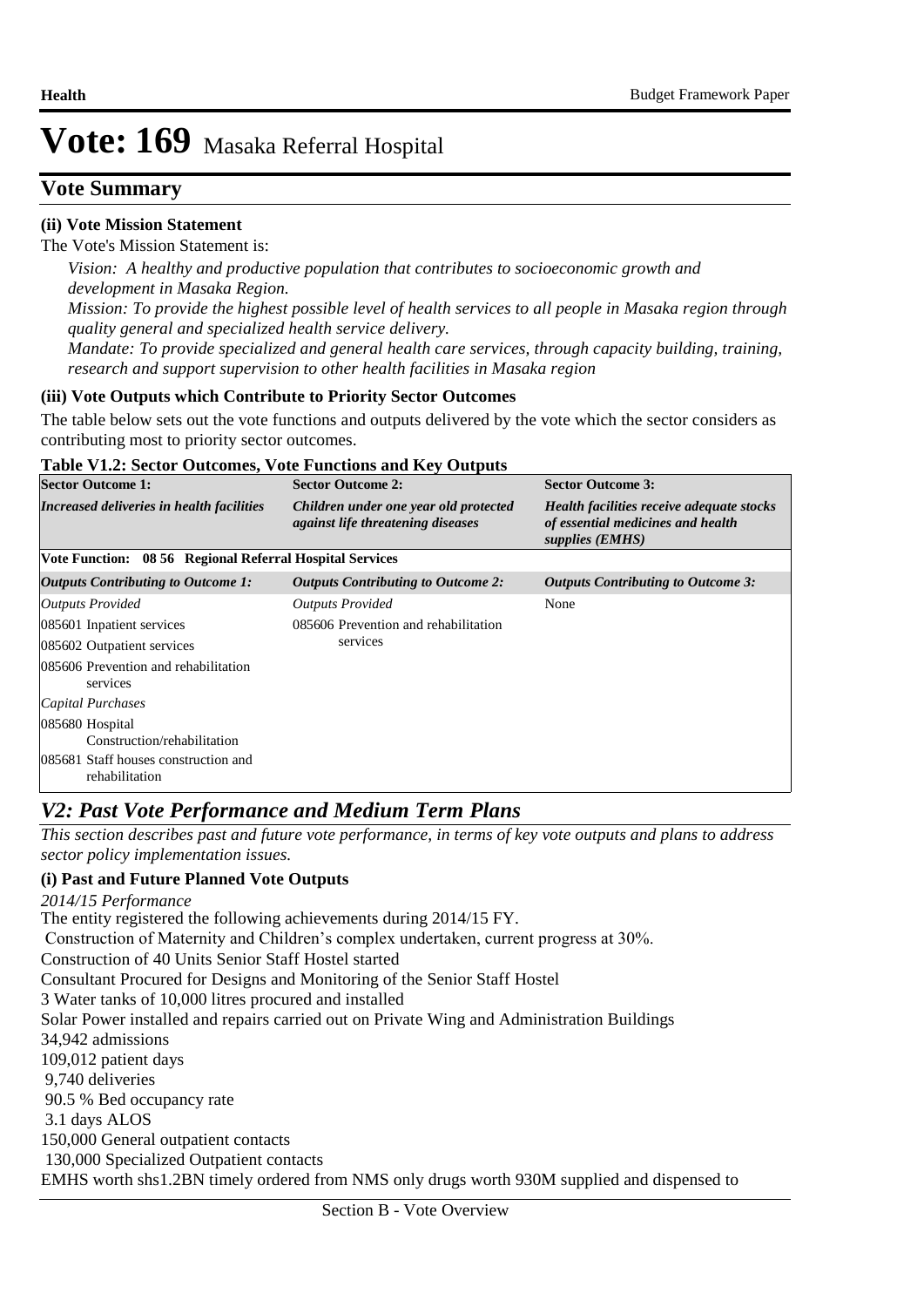### **Vote Summary**

patients 572,000 laboratory tests 9,000 x-ray examinations 3,000 family planning contacts, 10,000 PMTCT contacts, 15,000 ANC contacts 15,000 Vaccinations given 12 specialists' outreaches to hospitals and HC IVs in Masaka Region done *Preliminary 2015/16 Performance*

9,495 admissions

27,135 patient days

2,867 deliveries

953 major surgical operations

89 % Bed occupancy rate

3 days ALOS 17,841 General outpatient contacts

- 2,726 mental health patient contacts
- 1,327 Private patient contacts
- 4,059 Specialized Outpatient contacts
- 5,313 Surgical patient contacts
- 1,369 Paediatric patient contacts
- 2,041 Ear, Nose and Throat patient contacts
- 18,024 HIV/AIDS patient contacts
- 808 Obstetric and Gynaecological patient contacts

3,837 Eye Contacts

320 Skin Contacts 2,055 ultra sound examinations

131,455 laboratory tests

1,037 x-ray examinations

81Post mortem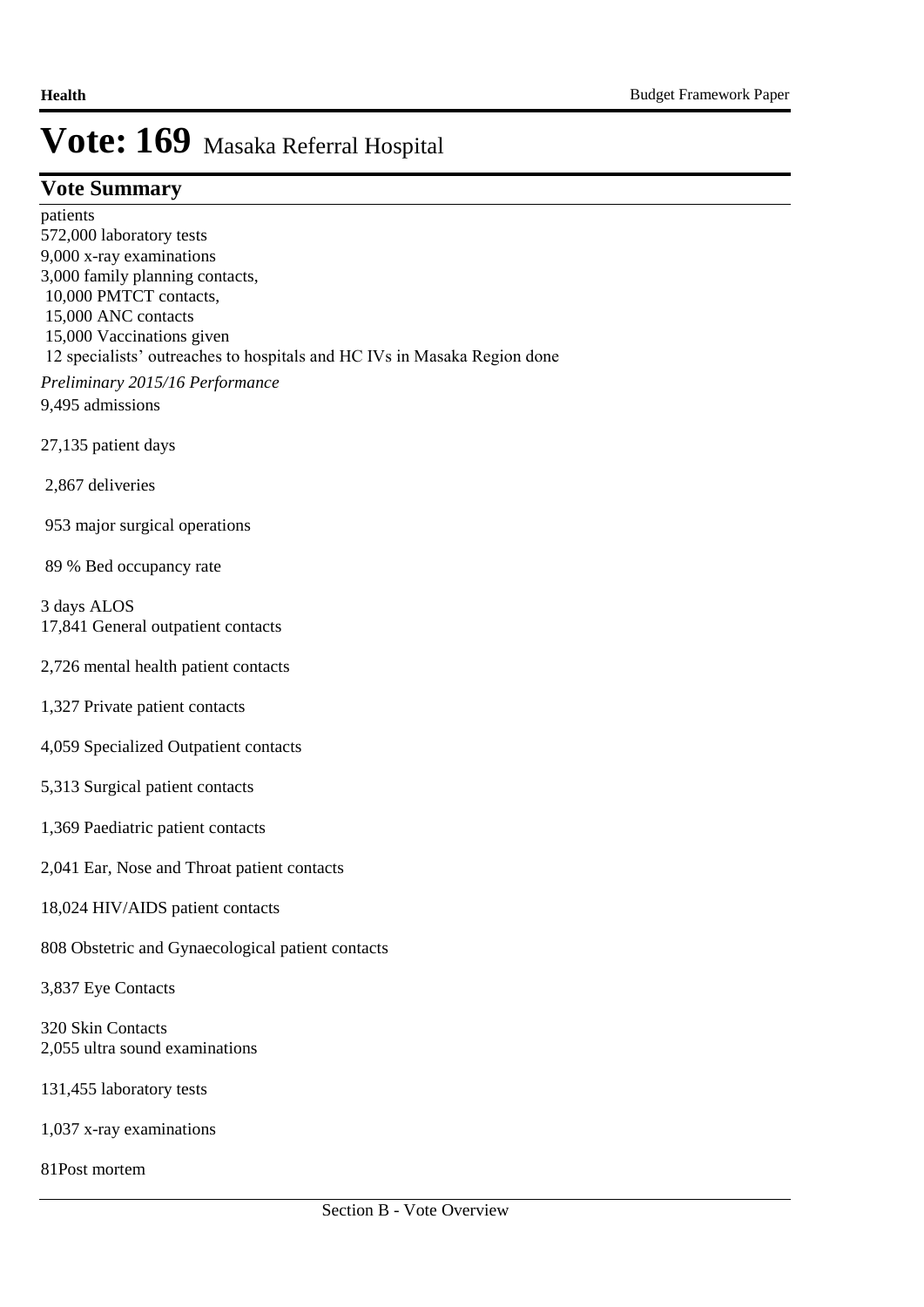# **Vote Summary**

- 30 Histological examinations
- 1,128 Blood transfusions
- 220 Forensic clinic examinations
- Carry out Continuous supervision and appraising staffs
- 3 payments of Monthly Staff salaries effected
- All payments of employee expenses and benefits effected
- All payments for Goods, works and services effected
- 3 monthly payments for interns and other Staffs undertaking professional development effected
- 1 Hospital Board meeting held
- Hospital plants, vehicles, buildings, fittings and furniture maintained
- 1 hospital Quarterly performance review held
- 3 Financial reconciliation statements compiled
- 1Quarterly performance report compiled and submitted
- Official meetings attended
- 1 Administrative support supervision to hospitals and health centre Ivs in Masaka Region carried out
- Public relations activities performed
- Hold Annual Planning meeting
- Annual performance reports compiled and submitted 403 Physiotherapy client sessions held
- 93 occupational therapy sessions held
- 84 orthopaedic appliances formulated
- 481 family planning contacts
- 2090 PMTCT contacts
- 4,029 ANC contacts
- 21,996 VCT/ RCT tests carried out.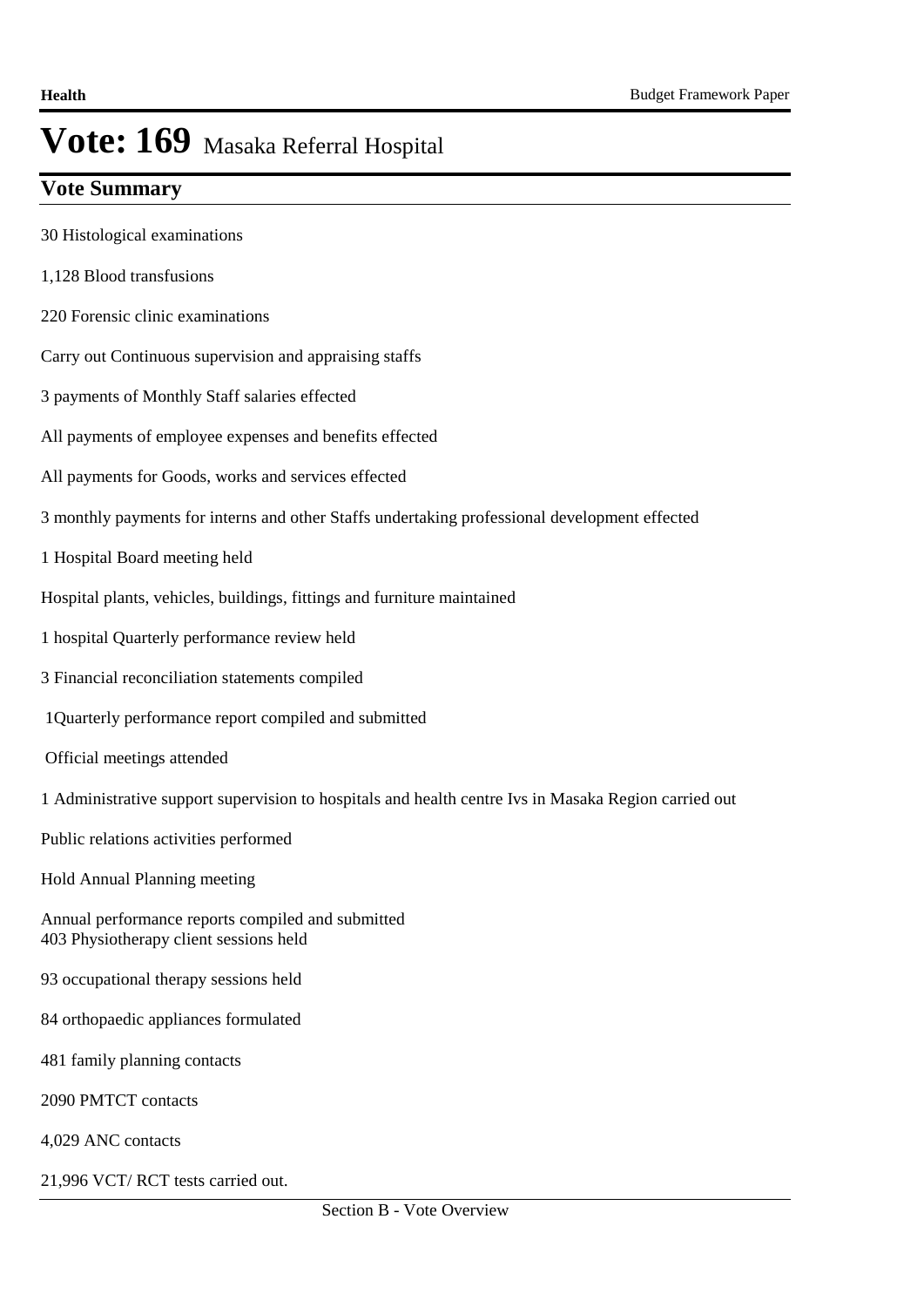# **Vote Summary**

- 1 specialists' outreaches to hospitals and HC Ivs in Masaka Region done 1 Radio talk show was held
- 12 EPI surveillance activities done
- 12 Vaccination coverage reports compiled
- 4 vaccine preventable surveillance activities done
- All cases of epidemic potential investigated
- Contact tracing for all cases of epidemic potential followed

5,657 vaccinations carried out 1 internal Audit report compiled and submitted

- 1 Stock taking done
- All Hospital Procurements and deliveries verified
- Hospital Fixed Assets appraised and assets register appraisal reports compiled and submitted
- 3 monthly Risk assessment reports compiled and submitted
- 1 Quarterly Financial records reviews done
- Annual Fleet management assessment done
- All Procurement process appraised
- Monthly Payroll verification done
- Monthly utility bills verification done
- Quarterly Hospital internal control systems appraised
- 1 entry external audit meeting attended

1 exit external audit meeting attended Procured an ID card Printing machine

CCTV system procured and Installed in Stores, Theatre and Phamacy

Clock-in and Clock out machine procured and installed at Administration Building Construction of 40 unit senior staff hostel started

Monthly progress reports Compiled and submitted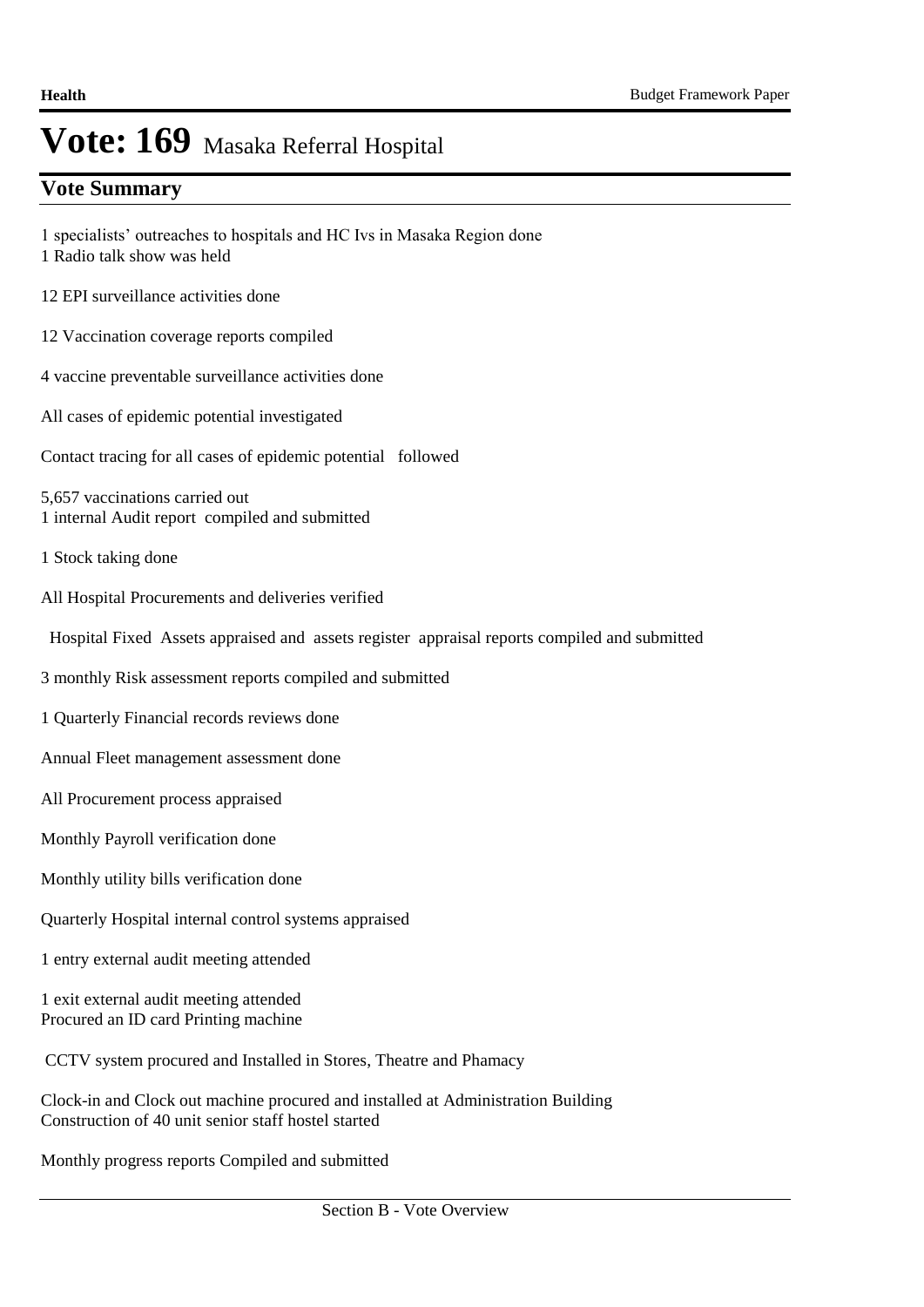### **Vote Summary**

Continuous Supervision and monitoring carried out

Monthly Site meetings held

Payments for works done effected Super-structure of the Maternity and Children's Complex 100% completed Overall construction is at 30%

Monthly progress reports compiled and submitted

Continuous Supervision and monitoring carried out

Monthly Site meetings held

### Payments for works done effected

#### **Table V2.1: Past and 2016/17 Key Vote Outputs\***

| Vote, Vote Function<br><b>Key Output</b>                      | 2015/16<br><b>Approved Budget and</b><br><b>Planned outputs</b> | <b>Spending and Outputs</b><br><b>Achieved by End Sept</b> | 2016/17<br><b>Proposed Budget and</b><br><b>Planned Outputs</b> |  |  |
|---------------------------------------------------------------|-----------------------------------------------------------------|------------------------------------------------------------|-----------------------------------------------------------------|--|--|
| Vote: 169 Masaka Referral Hospital                            |                                                                 |                                                            |                                                                 |  |  |
|                                                               | Vote Function: 0856 Regional Referral Hospital Services         |                                                            |                                                                 |  |  |
| Output: 085601                                                | <b>Inpatient services</b>                                       |                                                            |                                                                 |  |  |
| Description of Outputs:                                       | 42,000 admissions                                               | 9,495 admissions                                           | 42,000 admissions                                               |  |  |
|                                                               | 120,000 patient days                                            | 27,135 patient days                                        | 120,000 patient days                                            |  |  |
|                                                               | 10,000 deliveries                                               | 2,867 deliveries                                           | 10,000 deliveries                                               |  |  |
|                                                               | 5,000 major surgical operations                                 | 953 major surgical operations                              | 5,000 major surgical operations                                 |  |  |
| 85 % Bed occupancy rate                                       |                                                                 | 89 % Bed occupancy rate                                    | 85 % Bed occupancy rate                                         |  |  |
|                                                               | 5 days ALOS                                                     | 3 days ALOS                                                | 5 days ALOS                                                     |  |  |
| Performance Indicators:<br>No. of in-patients<br>(Admissions) | 42,000                                                          | 9495                                                       | 43,000                                                          |  |  |
|                                                               | Output Cost: UShs Bn:<br>3.196                                  | $UShs Bn$ :<br>0.677                                       | <b>UShs Bn:</b><br>3.291                                        |  |  |
| Output: 085602                                                | <b>Outpatient services</b>                                      |                                                            |                                                                 |  |  |
| <b>Description of Outputs:</b>                                | 130,000 General outpatient<br>contacts                          | 17,841 General outpatient<br>contacts                      | 130,000 General outpatient<br>contacts                          |  |  |
|                                                               | 15,000 Surgical patient contacts 2,726 mental health patient    | contacts                                                   | 15,000 Surgical patient contacts                                |  |  |
|                                                               | 5,000 Paediatric patient contacts                               | 1,327 Private patient contacts                             | 5,000 Paediatric patient contacts                               |  |  |
|                                                               | 10,000 Ear, Nose and Throat<br>patient contacts                 | 4,059 Specialized Outpatient<br>contacts                   | 10,000 Ear, Nose and Throat<br>patient contacts                 |  |  |
|                                                               | 25,500 Specialized Medical<br>Outpatient contacts               | 5,313 Surgical patient contacts                            | 25,500 Specialized Medical<br><b>Outpatient contacts</b>        |  |  |
|                                                               | 70,000 HIV/AIDS patient<br>contacts                             | 1,369 Pediatric patient contacts                           | 70,000 HIV/AIDS patient<br>contacts                             |  |  |
|                                                               |                                                                 | 2,041 Ear, Nose and Throat                                 |                                                                 |  |  |

Section B - Vote Overview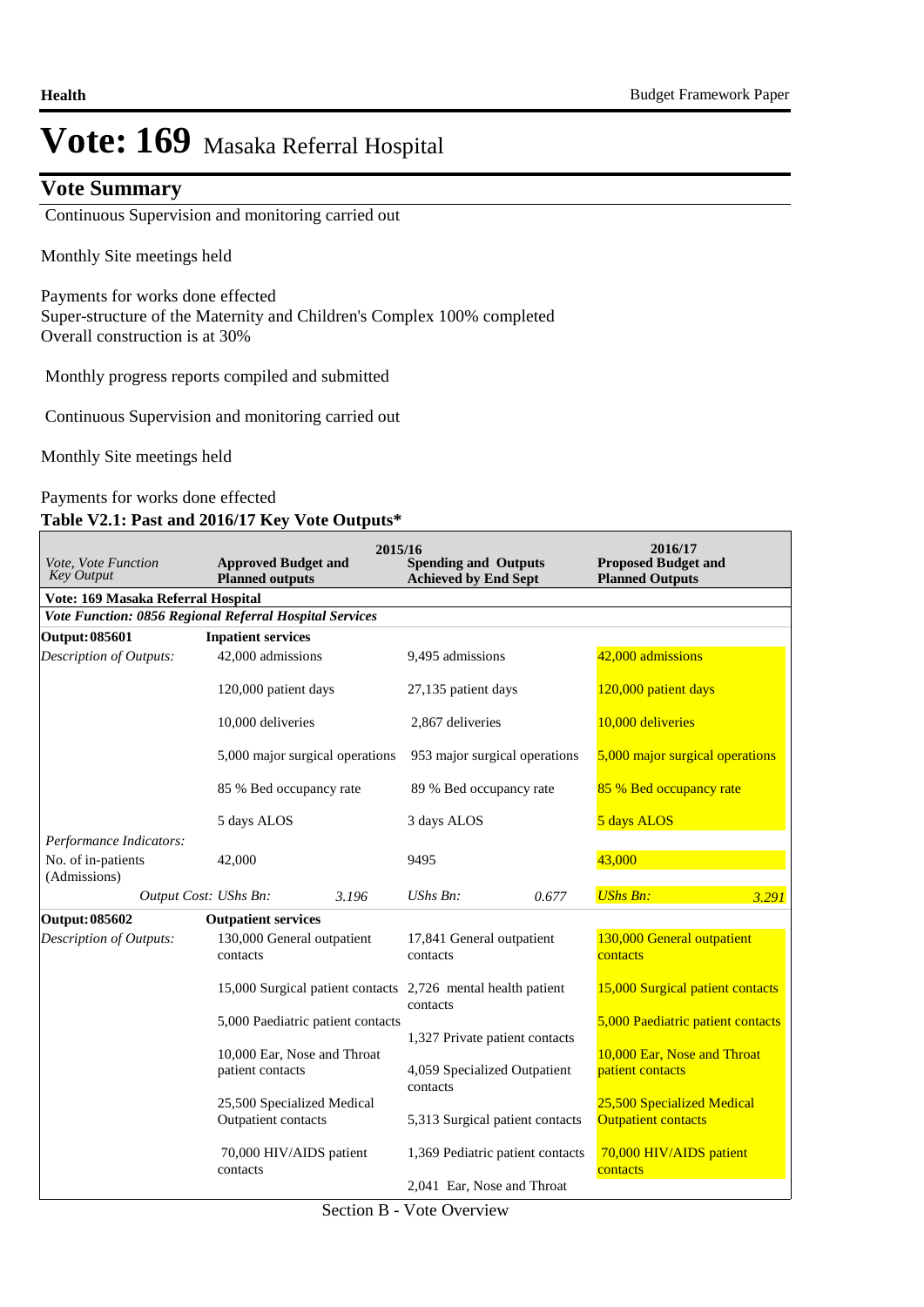# **Vote Summary**

| Vote, Vote Function<br><b>Key Output</b>                                                                                | <b>Approved Budget and</b><br><b>Planned outputs</b>                            | 2015/16 | <b>Spending and Outputs</b><br><b>Achieved by End Sept</b>                            |                                 | 2016/17<br><b>Proposed Budget and</b><br><b>Planned Outputs</b>                                     |       |
|-------------------------------------------------------------------------------------------------------------------------|---------------------------------------------------------------------------------|---------|---------------------------------------------------------------------------------------|---------------------------------|-----------------------------------------------------------------------------------------------------|-------|
|                                                                                                                         |                                                                                 |         | patient contacts                                                                      |                                 |                                                                                                     |       |
|                                                                                                                         |                                                                                 |         | 18,024 HIV/AIDS patient<br>contacts                                                   |                                 |                                                                                                     |       |
|                                                                                                                         |                                                                                 |         |                                                                                       | 808 Obs/ Gynea patient contacts |                                                                                                     |       |
|                                                                                                                         |                                                                                 |         | 3,837 Eye Contacts                                                                    |                                 |                                                                                                     |       |
|                                                                                                                         |                                                                                 |         | 320 Skin Contacts                                                                     |                                 |                                                                                                     |       |
| Performance Indicators:                                                                                                 |                                                                                 |         |                                                                                       |                                 |                                                                                                     |       |
| No. of specialised<br>outpatients attended to                                                                           | 100,000                                                                         |         | 20443                                                                                 |                                 | 120000                                                                                              |       |
| No. of general outpatients<br>attended to                                                                               | 130,000                                                                         |         | 17814                                                                                 |                                 | 150000                                                                                              |       |
| Output Cost: UShs Bn:                                                                                                   |                                                                                 | 0.201   | $UShs Bn$ :                                                                           | 0.030                           | <b>UShs Bn:</b>                                                                                     | 0.272 |
| <b>Output: 085603</b>                                                                                                   | Medicines and health supplies procured and dispensed                            |         |                                                                                       |                                 |                                                                                                     |       |
| Description of Outputs:<br>Annual EMHS procurement<br>plan prepared and submitted<br>timely to NMS and PPS<br>suppliers |                                                                                 |         | <b>Bimonthly EMHS orders</b><br>prepared and submitted timely<br>to NMS/PPS suppliers |                                 | <b>Annual EMHS procurement</b><br>plan prepared and submitted<br>timely to NMS and PPS<br>suppliers |       |
|                                                                                                                         | •Bimonthly EMHS orders<br>prepared and submitted timely<br>to NMS/PPS suppliers |         | •EMHS received, stored and<br>dispensed to patients                                   |                                 | <b>•Bimonthly EMHS orders</b><br>prepared and submitted timely<br>to NMS/PPS suppliers              |       |
|                                                                                                                         |                                                                                 |         | •EMHS consumption reports<br>compiled both general and PPS                            |                                 |                                                                                                     |       |
|                                                                                                                         |                                                                                 |         | •Quarterly medicines stores<br>stock taken                                            |                                 |                                                                                                     |       |
|                                                                                                                         |                                                                                 |         | •EMHS financial reports<br>compiled and reconciled with<br>NMS/suppliers for PPS      |                                 |                                                                                                     |       |
|                                                                                                                         |                                                                                 |         | Procure and install a mini<br>oxygen plant                                            |                                 |                                                                                                     |       |
| Performance Indicators:                                                                                                 |                                                                                 |         |                                                                                       |                                 |                                                                                                     |       |
| Value of medicines<br>received/dispensed (Ush bn)                                                                       | 1.6                                                                             |         | 0600                                                                                  |                                 | $\overline{2}$                                                                                      |       |
| Output Cost: UShs Bn:                                                                                                   |                                                                                 | 0.596   | UShs Bn:                                                                              | 0.004                           | <b>UShs Bn:</b>                                                                                     | 0.392 |
| <b>Output: 085604</b>                                                                                                   | <b>Diagnostic services</b>                                                      |         |                                                                                       |                                 |                                                                                                     |       |
| Description of Outputs:                                                                                                 | 19,000 Imaging examinations (                                                   |         | 2,055 ultra sound examinations                                                        |                                 | 19,000 Imaging examinations (<br>Ultra sound 9,000 and X-ray                                        |       |
|                                                                                                                         | Ultra sound 9,000 and X-ray<br>10,000                                           |         | 131,455 laboratory tests                                                              |                                 | 10,000                                                                                              |       |
|                                                                                                                         | 200,000 laboratory tests                                                        |         | 1,037 x-ray examinations                                                              |                                 | 200,000 laboratory tests                                                                            |       |
|                                                                                                                         |                                                                                 |         | 0 specialized imaging<br>investigations                                               |                                 | 100 Post mortem                                                                                     |       |
|                                                                                                                         | 100 Post mortem                                                                 |         |                                                                                       |                                 |                                                                                                     |       |
|                                                                                                                         | 2200 Histological examinations                                                  |         | 81Post mortem                                                                         |                                 | 2200 Histological examinations<br>(Biopsy specimens)                                                |       |

Section B - Vote Overview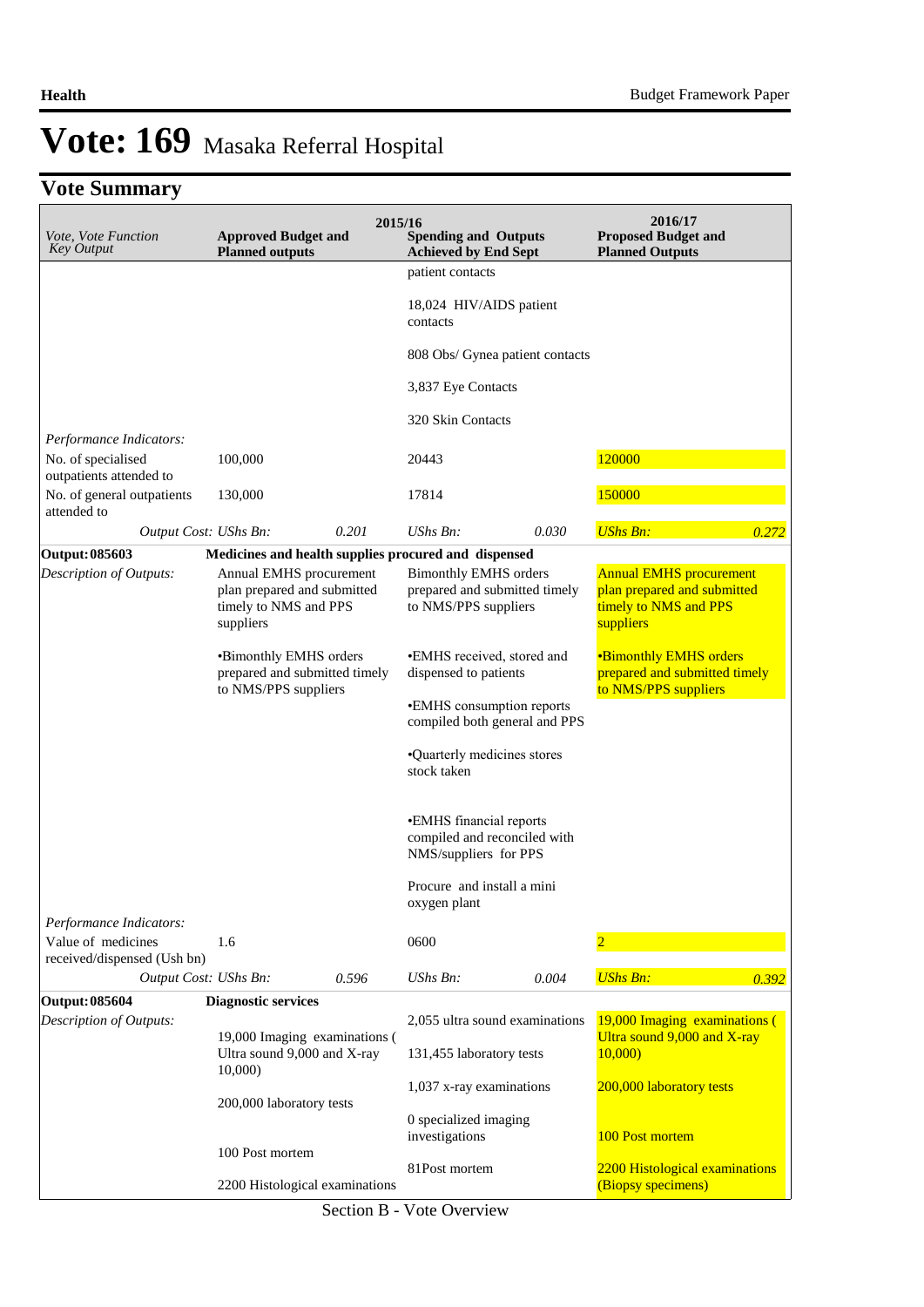# **Vote Summary**

| Vote, Vote Function<br>Key Output                               | <b>Approved Budget and</b><br><b>Planned outputs</b>                                | 2015/16<br><b>Spending and Outputs</b><br><b>Achieved by End Sept</b>         | 2016/17<br><b>Proposed Budget and</b><br><b>Planned Outputs</b>                       |
|-----------------------------------------------------------------|-------------------------------------------------------------------------------------|-------------------------------------------------------------------------------|---------------------------------------------------------------------------------------|
|                                                                 | (Biopsy specimens)                                                                  | 30 Histological examinations                                                  |                                                                                       |
|                                                                 | 15,000 Blood transfusions                                                           | 1,128 Blood transfusions                                                      | 15,000 Blood transfusions                                                             |
|                                                                 |                                                                                     | 220 Forensic clinic examinations                                              |                                                                                       |
| Performance Indicators:<br>No. of patient xrays                 | 19000                                                                               | 1037                                                                          | 20000                                                                                 |
| (imaging) taken                                                 |                                                                                     |                                                                               |                                                                                       |
| No. of laboratory tests<br>carried out                          | 200,000                                                                             | 131455                                                                        | 250,000                                                                               |
| Output Cost: UShs Bn:                                           | 0.107                                                                               | $UShs Bn$ :<br>0.011                                                          | <b>UShs Bn:</b><br>0.166                                                              |
| Output: 085606                                                  | <b>Prevention and rehabilitation services</b>                                       |                                                                               |                                                                                       |
| Description of Outputs:                                         | 3,000 Physiotherapy client<br>sessions held                                         | 403 Physiotherapy client<br>sessions held                                     | 3,000 Physiotherapy client<br>sessions held                                           |
|                                                                 | 500 occupational therapy<br>sessions held                                           | 93 occupational therapy<br>sessions held                                      | 500 occupational therapy<br>sessions held                                             |
|                                                                 | 1,000 orthopaedic appliances<br>formulated                                          | 84 orthopedic appliances<br>formulated                                        | 1,000 orthopaedic appliances<br>formulated                                            |
|                                                                 | 3,000 family planning contacts                                                      | 481 family planning contacts                                                  | 3,000 family planning contacts                                                        |
|                                                                 | 10,000 PMTCT contacts                                                               | 2090 PMTCT contacts                                                           | 10,000 PMTCT contacts                                                                 |
|                                                                 | 15,000 ANC contacts                                                                 | 4,029 ANC contacts                                                            | 15,000 ANC contacts                                                                   |
|                                                                 | 12 specialists' outreaches to<br>hospitals and HC IVs in Masaka out.<br>Region done | 21,996 VCT/RCT tests carried                                                  | 12 specialists' outreaches to<br>hospitals and HC IVs in Masaka<br><b>Region</b> done |
|                                                                 | 15,000 persons immunised                                                            | 1 specialists' outreaches to<br>hospitals and HC Ivs in Masaka<br>Region done | 15,000 persons immunised                                                              |
| Performance Indicators:                                         |                                                                                     |                                                                               |                                                                                       |
| No. of childred immunised<br>(All immunizations)                | 15,000                                                                              | 5657                                                                          |                                                                                       |
| No. of family planning users 3,000<br>attended to (New and Old) |                                                                                     | 481                                                                           | 3,500                                                                                 |
| No. of children immunised<br>(All immunizations)                |                                                                                     |                                                                               | 15000                                                                                 |
| No. of antenatal cases (All<br>attendances)                     | 15,000                                                                              | 4029                                                                          | 17000                                                                                 |
| Output Cost: UShs Bn:                                           | 0.081                                                                               | $UShs Bn$ :<br>0.008                                                          | <b>UShs Bn:</b><br>0.077                                                              |
| <b>Output: 085680</b>                                           | <b>Hospital Construction/rehabilitation</b>                                         |                                                                               |                                                                                       |
| Description of Outputs:                                         | Procure card printing machine                                                       | Procure an ID card Printing<br>machine                                        | NA                                                                                    |
|                                                                 | Procurement and installation of<br>electronic security system                       | CCTV system procured and<br>Installed in Stores, Theatre and                  |                                                                                       |
|                                                                 | Procure clock in machine                                                            | Phamacy                                                                       |                                                                                       |
|                                                                 | Complete alternate source of<br>power                                               | Clock-in and Clock out machine<br>procured and installed at                   |                                                                                       |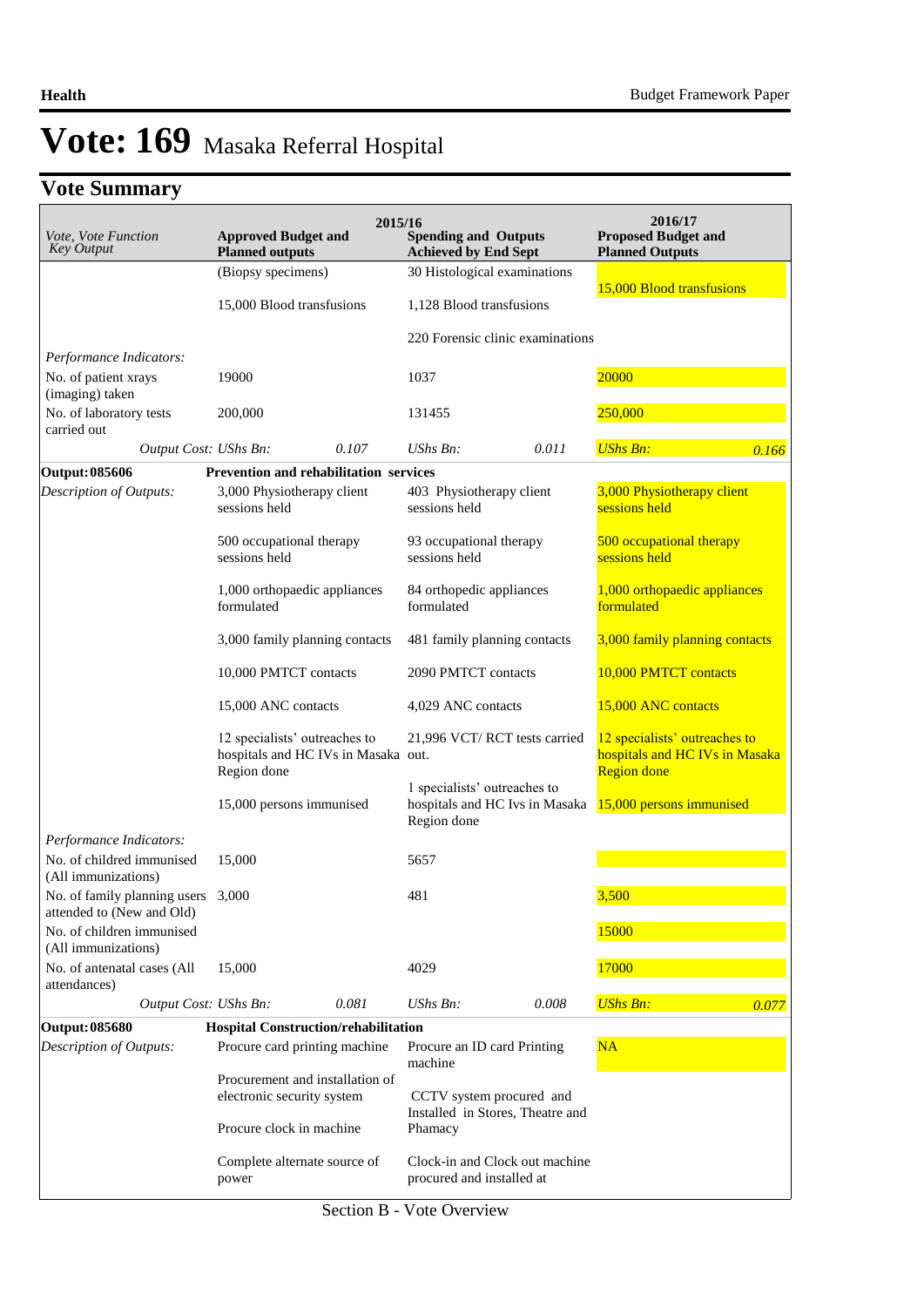# **Vote Summary**

|                                                                                |                                                                                | 2015/16 |                                                                                                           |       | 2016/17                                                               |       |
|--------------------------------------------------------------------------------|--------------------------------------------------------------------------------|---------|-----------------------------------------------------------------------------------------------------------|-------|-----------------------------------------------------------------------|-------|
| <i>Vote, Vote Function</i><br><b>Key Output</b>                                | <b>Approved Budget and</b><br><b>Planned outputs</b>                           |         | <b>Spending and Outputs</b><br><b>Achieved by End Sept</b>                                                |       | <b>Proposed Budget and</b><br><b>Planned Outputs</b>                  |       |
|                                                                                |                                                                                |         | <b>Administration Building</b>                                                                            |       |                                                                       |       |
| Performance Indicators:                                                        |                                                                                |         |                                                                                                           |       |                                                                       |       |
| No.<br>reconstructed/rehabilitated                                             | $\overline{0}$                                                                 |         | $\mathbf{0}$                                                                                              |       |                                                                       |       |
| general wards                                                                  |                                                                                |         |                                                                                                           |       |                                                                       |       |
| No. of hospitals benefiting<br>from the rennovation of<br>existing facilities. | $\boldsymbol{0}$                                                               |         | $\boldsymbol{0}$                                                                                          |       |                                                                       |       |
| No. of<br>reconstructed/rehabilitated                                          |                                                                                |         |                                                                                                           |       | $\overline{0}$                                                        |       |
| general wards                                                                  |                                                                                |         |                                                                                                           |       |                                                                       |       |
| No. of hospitals benefiting<br>from the renovation of<br>existing facilities   |                                                                                |         |                                                                                                           |       | $\overline{0}$                                                        |       |
| Output Cost: UShs Bn:                                                          |                                                                                | 0.045   | $UShs Bn$ :                                                                                               | 0.015 | <b>UShs Bn:</b>                                                       | 0.000 |
| <b>Output: 085681</b>                                                          | Staff houses construction and rehabilitation                                   |         |                                                                                                           |       |                                                                       |       |
| Description of Outputs:                                                        | A 30 unit staff hostel<br>construction at 30 % completion staff hostel started |         | Construction of 40 unit Senior                                                                            |       | A 40 unit staff hostel<br>construction at 30 % completion             |       |
|                                                                                |                                                                                |         | Continuous Supervision and<br>monitoring carried out                                                      |       |                                                                       |       |
|                                                                                |                                                                                |         | Monthly Site meetings held                                                                                |       |                                                                       |       |
|                                                                                |                                                                                |         | Payments for works done<br>effected                                                                       |       |                                                                       |       |
| Performance Indicators:                                                        |                                                                                |         |                                                                                                           |       |                                                                       |       |
| No. of staff houses<br>constructed/rehabilitated                               | 1                                                                              |         | 1                                                                                                         |       |                                                                       |       |
| Output Cost: UShs Bn:                                                          |                                                                                | 0.300   | $UShs Bn$ :                                                                                               | 0.125 | <b>UShs Bn:</b>                                                       | 0.200 |
| <b>Output: 085682</b>                                                          | Maternity ward construction and rehabilitation                                 |         |                                                                                                           |       |                                                                       |       |
| Description of Outputs:                                                        | 30 % completion of maternity<br>and Children's Complex<br>complete             |         | Super-structure of the<br>Maternity and Children's<br>Complex 100% completed<br>overall completion is 30% |       | Maternity and Children's<br>Complex construction at 50%<br>completion |       |
|                                                                                |                                                                                |         | Monthly progress reports<br>compiled and submitted                                                        |       |                                                                       |       |
|                                                                                |                                                                                |         | Continuous Supervision and<br>monitoring carried out                                                      |       |                                                                       |       |
|                                                                                |                                                                                |         | Monthly Site meetings held                                                                                |       |                                                                       |       |
|                                                                                |                                                                                |         | Payments for works done<br>effected                                                                       |       |                                                                       |       |
| Performance Indicators:<br>No. of maternity wards                              | $\boldsymbol{0}$                                                               |         | $\boldsymbol{0}$                                                                                          |       | $\overline{0}$                                                        |       |
| rehabilitated                                                                  |                                                                                |         |                                                                                                           |       |                                                                       |       |
| No. of maternity wards<br>constructed                                          | $\mathbf{1}$                                                                   |         | 1                                                                                                         |       |                                                                       |       |
| Output Cost: UShs Bn:                                                          |                                                                                | 0.877   | UShs Bn:                                                                                                  | 0.260 | <b>UShs Bn:</b>                                                       | 0.802 |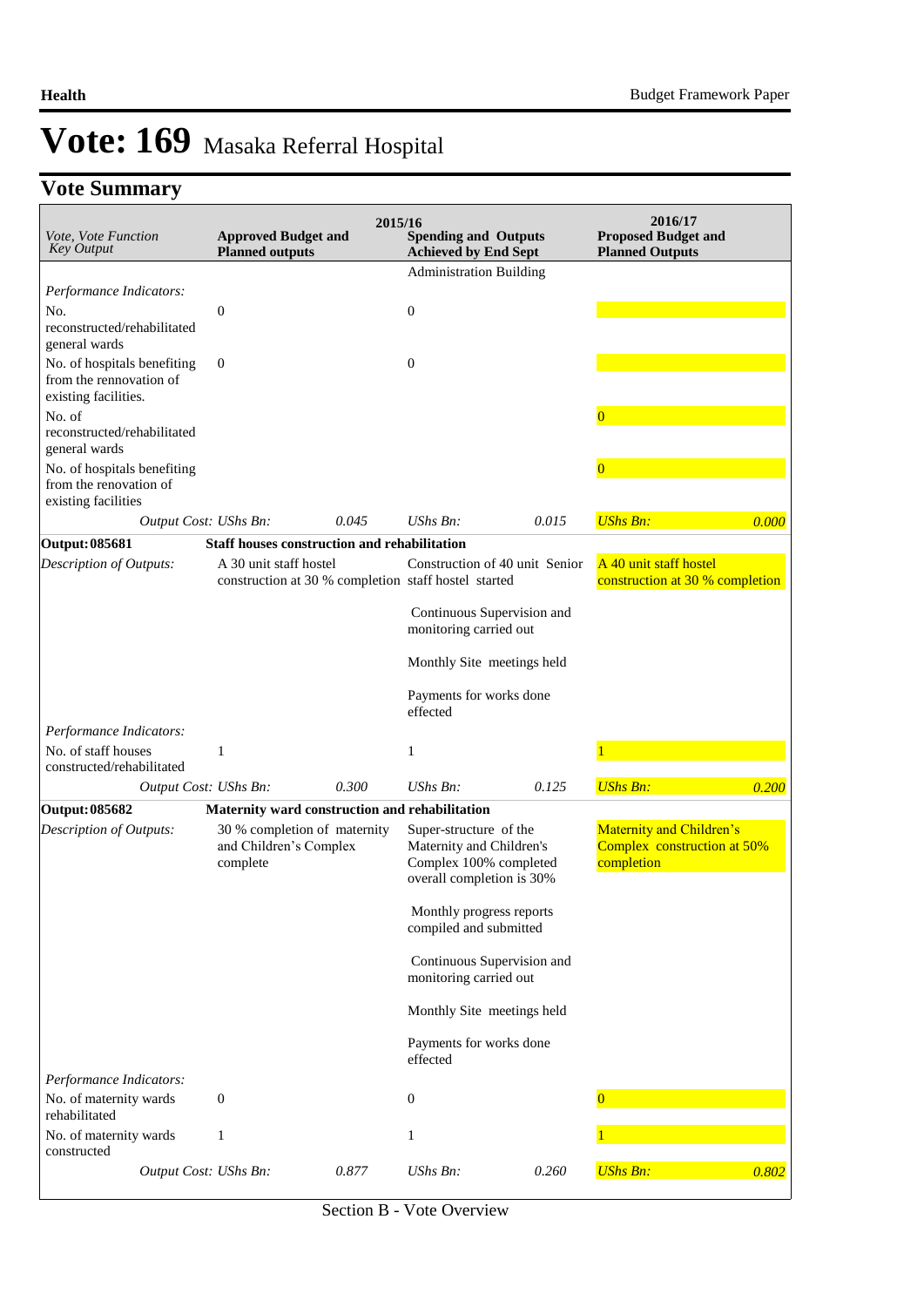### **Vote Summary**

| <i>Vote, Vote Function</i><br>Key Output | <b>Approved Budget and</b><br><b>Planned outputs</b> | 2015/16<br><b>Spending and Outputs</b><br><b>Achieved by End Sept</b> | 2016/17<br><b>Proposed Budget and</b><br><b>Planned Outputs</b> |       |
|------------------------------------------|------------------------------------------------------|-----------------------------------------------------------------------|-----------------------------------------------------------------|-------|
| <b>Vote Function Cost</b>                | <b>UShs Bn:</b>                                      | $6.411$ UShs Bn:                                                      | 1.275 <mark>UShs Bn:</mark>                                     | 5.568 |
| <b>Cost of Vote Services:</b>            | UShs $B_n$ :                                         | 6.279 <i>UShs Bn</i> :                                                | 1.275 UShs Bn:                                                  | 5.568 |

*\* Excluding Taxes and Arrears*

*2016/17 Planned Outputs*

During 2016/17 Masaka Regional Referral Hospital has Projected to achieve the following outputs.

42,000 admissions

120,000 patient days

10,000 deliveries

- 3,500 major surgical operations
- 85 % Bed occupancy rate

5 days ALOS

- 130,000 General outpatient contacts
- 10,000 mental health patient contacts
- 6,000 Private patient contacts

130,000 Specialized Outpatient contacts

- 35,000 Surgical patient contacts
- 5,000 Pediatric patient contacts
- 10,000 Ear, Nose and Throat patient contacts
- 28,000 Specialized Medical Outpatient contacts
- 70,000 HIV/AIDS patient contacts
- 4,500 Obs/ Gynea patient contacts
- Annual EMHS procurement plan worth UGX 1.5BN prepared and submitted timely to NMS .
- 9,000 ultra sound examinations
- 200,000 laboratory tests
- 10,000 x-ray examinations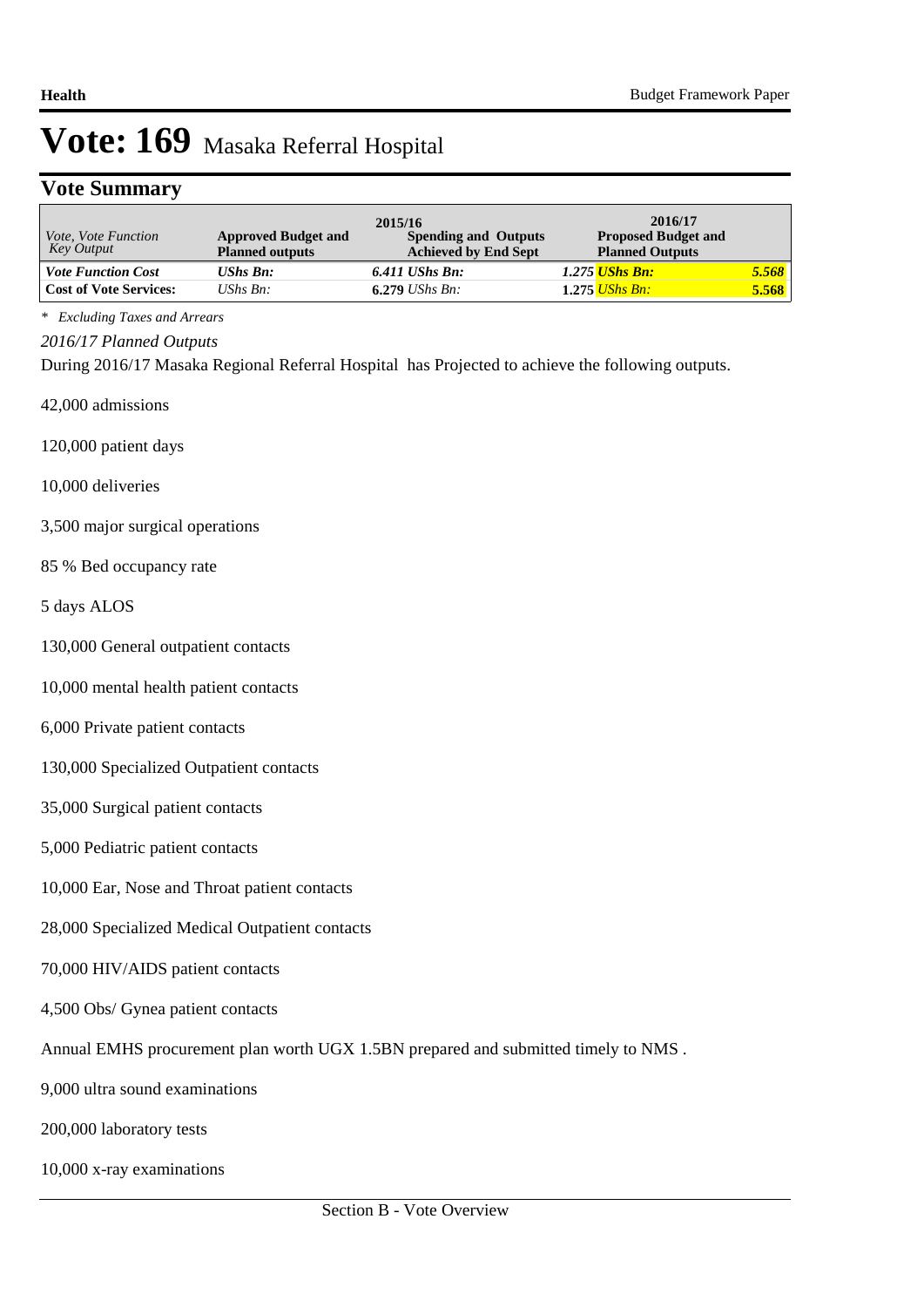# **Vote Summary**

- 100 specialized imaging investigations
- 100 Post mortem
- 2200 Histological examinations
- 15,000 Blood transfusions
- 1000 Forensic clinic examinations
- Procurement Plan for EMHS for Private Pay for Health Services worth UGX 150 M prepared and submitted
- Bimonthly EMHS orders prepared and submitted timely to NMS/PPS suppliers
- EMHS received, stored and dispensed to patients
- EMHS consumption reports compiled both general and PPS
- Quarterly medicines stores stock taken
- EMHS financial reports compiled and reconciled with NMS/suppliers for PPS
- Continuous supervision and appraising staffs carried out
- 12 payments of Monthly Staff salaries effected
- All payments of employee expenses and benefits effected
- All payments for Goods, works and services made
- 12 monthly payments for interns and other Staffs undertaking professional development effected
- 4 Hospital Board meetings held
- Hospital plants, vehicles, buildings, fittings and furniture maintained
- 4 hospital Quarterly performance review meetings held
- 12 Financial reconciliation statements compiled
- 4Quarterly performance report compiled and submitted
- Official meetings attended
- 4 Administrative support supervision to hospitals and health centre IVs in Masaka Region carried out
- Public relations activities performed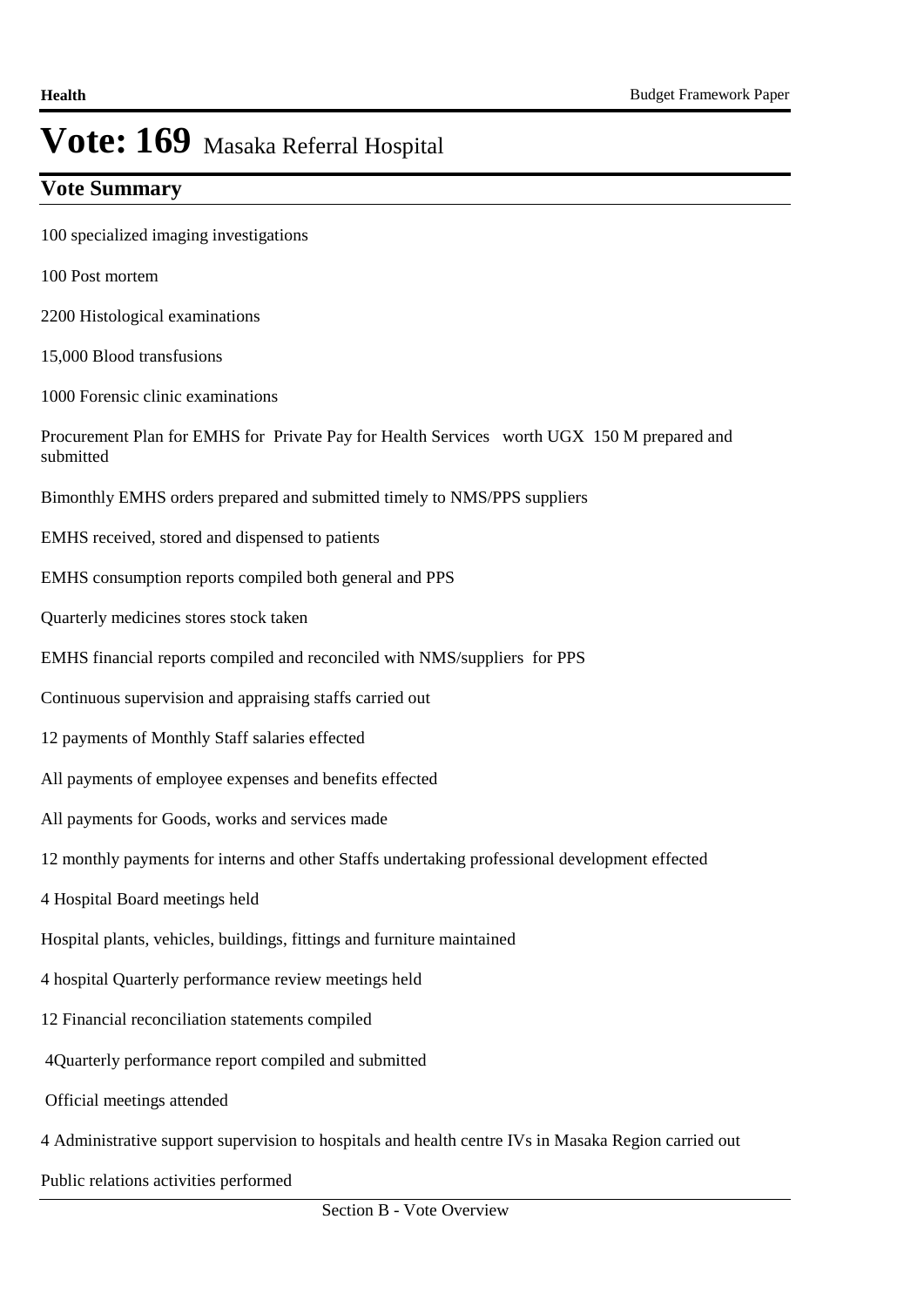### **Vote Summary**

Hold Annual Planning meeting Annual staff Meeting held Annual staff party organised Annual performance reports compiled and submitted

3,000 Physiotherapy client sessions held

- 15,000 Vaccinations given
- 100 health education sessions on immunizations held
- 12 radio talks on immunization held
- 12 EPI surveillance activities done
- 12 Vaccination coverage reports compiled
- 4 vaccine preventable surveillance activities done
- All cases of epidemic potential investigated
- Contact tracing for all cases of epidemic potential followed
- 500 occupational therapy sessions held
- 1000 orthopedic appliances formulated
- 3,000 family planning contacts
- 10,000 PMTCT contacts
- 15,000 ANC contacts
- 12 specialists' outreaches to hospitals and HC Ivs in Masaka Region done
- 4 Quarterly internal Audit reports compiled and submitted
- 4 Quarterly stores stock taking done
- All Hospital Procurements and deliveries verified
- 4 Hospital Fixed Assets appraised and assets register appraisal reports compiled and submitted
- 12 monthly Risk assessment reports compiled and submitted
- 4 Quarterly Financial records reviews done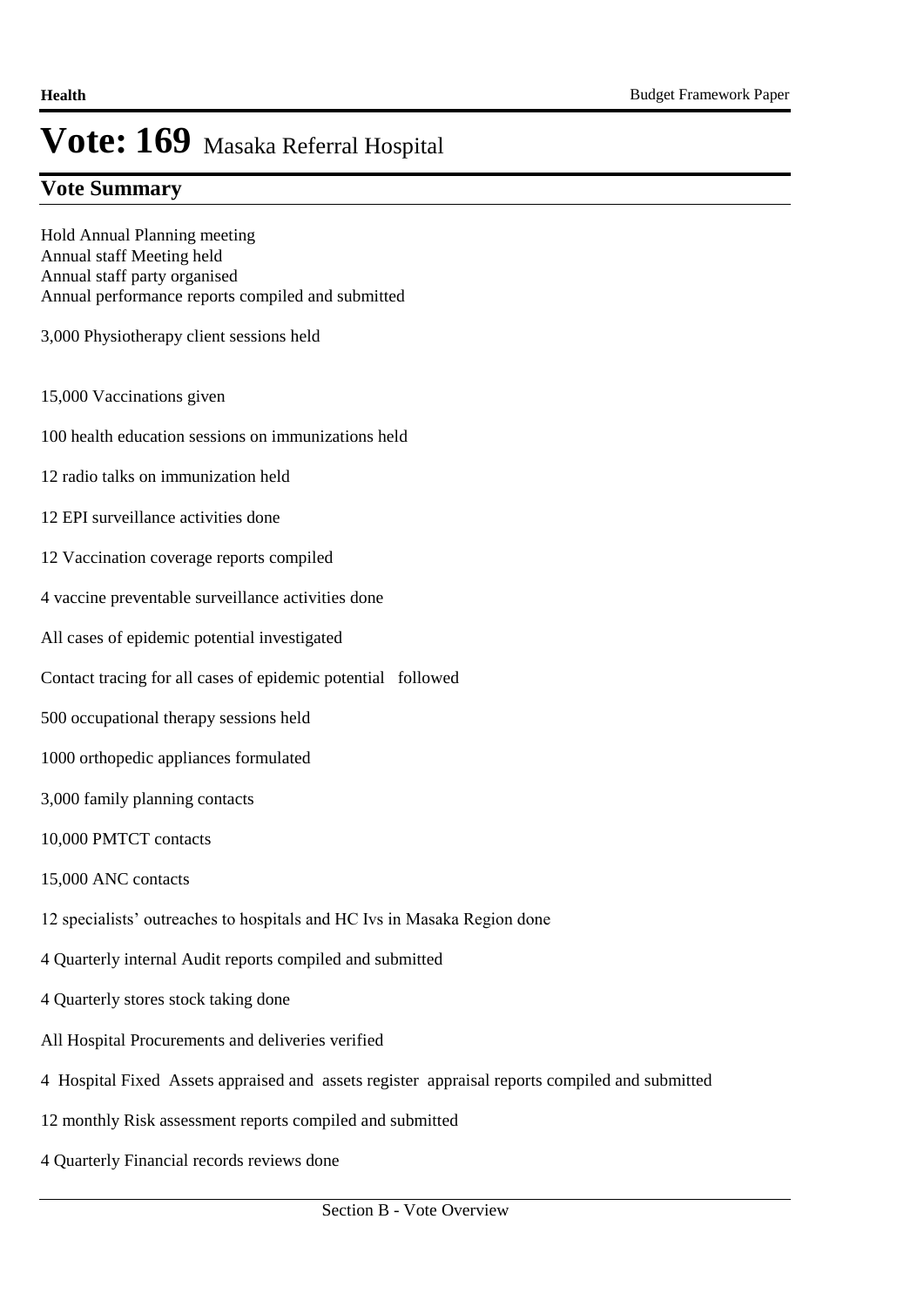### **Vote Summary**

Annual Fleet management assessment done

All Procurement process appraised

Monthly Payroll verification done

Monthly utility bills verification done

Quarterly Hospital internal control systems appraised

1 entry external audit meeting attended

1 exit external audit meeting attended

Procure and install Solar Power at ward 6 and Ward 7 Surgical wards at Masaka RRH

A 40 unit senior staff hostel construction continued

Monthly progress reports Compiled and submitted

Continuous Supervision and monitoring carried out

Monthly Site meetings held

Payments for works done effected Maternity and Children's Complex Construction continue complete floor one ( 50 %)

Monthly progress reports compiled and submitted

#### Continuous Supervision and monitoring carried out

#### **Table V2.2: Past and Medum Term Key Vote Output Indicators\***

|                                                          |                           | 2015/16                 |                                      | <b>MTEF Projections</b> |         |                |
|----------------------------------------------------------|---------------------------|-------------------------|--------------------------------------|-------------------------|---------|----------------|
| Vote Function Key Output<br><b>Indicators and Costs:</b> | 2014/15<br><b>Outturn</b> | Approved<br><b>Plan</b> | <b>Outturn by</b><br><b>End Sept</b> | 2016/17                 | 2017/18 | 2018/19        |
| Vote: 169 Masaka Referral Hospital                       |                           |                         |                                      |                         |         |                |
| Vote Function:0856 Regional Referral Hospital Services   |                           |                         |                                      |                         |         |                |
| No. of in-patients (Admissions)                          |                           | 42,000                  | 9495                                 | 43,000                  | 43000   | 44000          |
| No. of general outpatients attended to                   |                           | 130,000                 | 17814                                | 150000                  | 150000  | 150000         |
| No. of specialised outpatients                           |                           | 100,000                 | 20443                                | 120000                  | 130000  |                |
| attended to                                              |                           |                         |                                      |                         |         |                |
| Value of medicines                                       |                           | 1.6                     | 0600                                 | $\overline{2}$          | 2       | 3 <sup>1</sup> |
| received/dispensed (Ush bn)                              |                           |                         |                                      |                         |         |                |
| No. of laboratory tests carried out                      |                           | 200,000                 | 131455                               | 250,000                 | 300000  | 400000         |
| No. of patient xrays (imaging) taken                     |                           | 19000                   | 1037                                 | 20000                   | 22000   |                |
| No. of antenatal cases (All                              |                           | 15,000                  | 4029                                 | 17000                   | 17000   | 18880          |
| attendances)                                             |                           |                         |                                      |                         |         |                |
| No. of childred immunised (All                           |                           | 15,000                  | 5657                                 |                         |         |                |
| immunizations)                                           |                           |                         |                                      |                         |         |                |
| No. of children immunised (All                           |                           |                         |                                      | 15000                   | 15000   |                |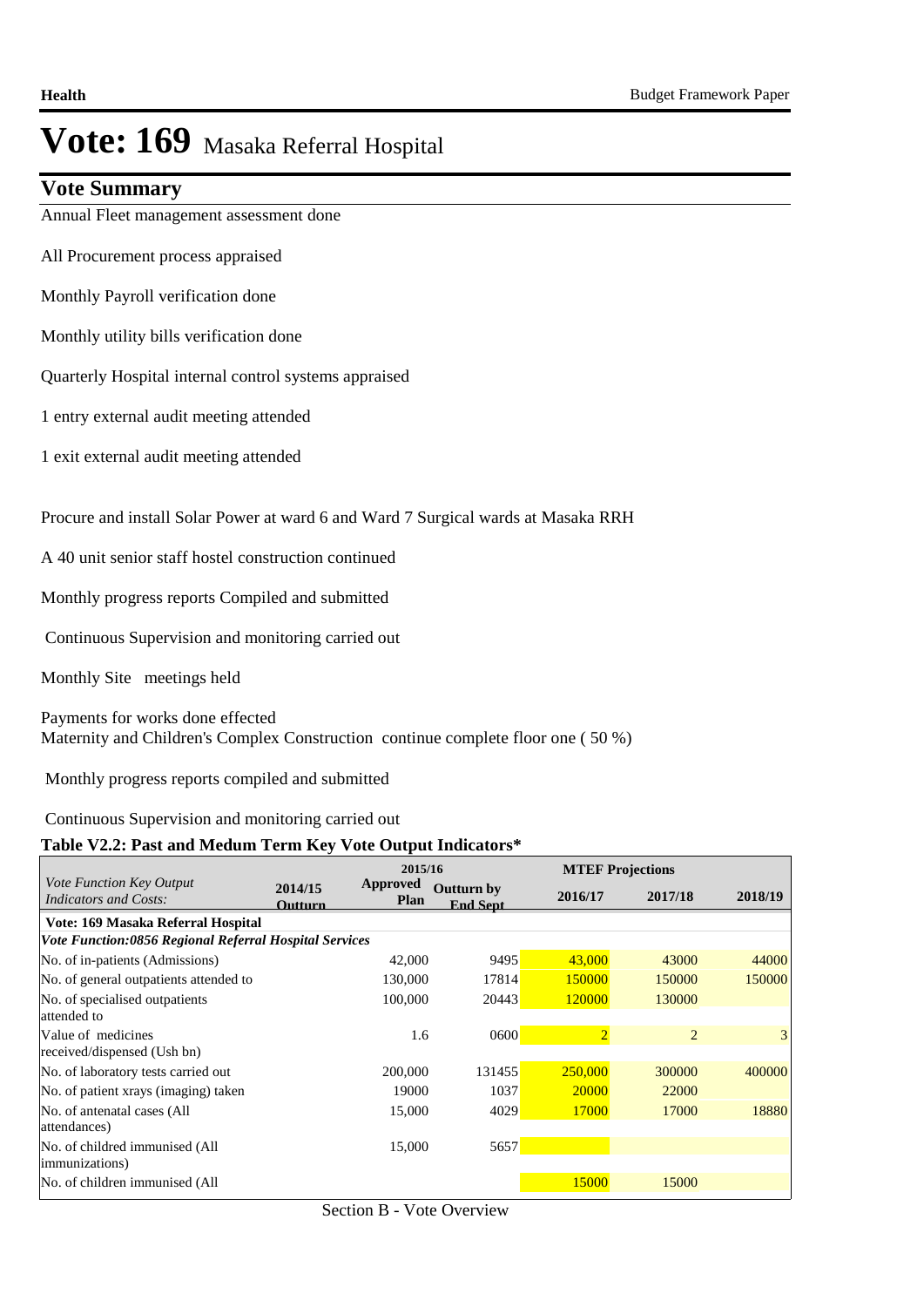# **Vote Summary**

|                                                                             |                    | 2015/16                 |                                      | <b>MTEF Projections</b> |                |         |
|-----------------------------------------------------------------------------|--------------------|-------------------------|--------------------------------------|-------------------------|----------------|---------|
| Vote Function Key Output<br><b>Indicators and Costs:</b>                    | 2014/15<br>Outturn | <b>Approved</b><br>Plan | <b>Outturn by</b><br><b>End Sept</b> | 2016/17                 | 2017/18        | 2018/19 |
| <i>immunizations</i> )                                                      |                    |                         |                                      |                         |                |         |
| No. of family planning users<br>attended to (New and Old)                   |                    | 3,000                   | 481                                  | 3,500                   |                |         |
| No. of hospitals benefiting from the<br>rennovation of existing facilities. |                    | $\mathbf{0}$            | $\Omega$                             |                         |                |         |
| No. of hospitals benefiting from the<br>renovation of existing facilities   |                    |                         |                                      | $\Omega$                | $\overline{0}$ |         |
| No. of reconstructed/rehabilitated<br>general wards                         |                    |                         |                                      | $\overline{0}$          | $\overline{0}$ |         |
| No. reconstructed/rehabilitated<br>general wards                            |                    | $\mathbf{0}$            | $\Omega$                             |                         |                |         |
| No. of staff houses<br>constructed/rehabilitated                            |                    |                         |                                      |                         |                |         |
| No. of maternity wards constructed                                          |                    |                         |                                      |                         |                |         |
| No. of maternity wards rehabilitated                                        |                    | 0                       | $\overline{0}$                       |                         | $\Omega$       |         |
| No. of OPD wards constructed                                                |                    | 0                       | 0                                    |                         | $\Omega$       |         |
| No. of OPD wards rehabilitated                                              |                    | 0                       | 0                                    | 0                       | $\Omega$       |         |
| No. of other wards constructed                                              |                    | 0                       | 0                                    |                         | $\Omega$       |         |
| No. of other wards rehabilitated                                            |                    | 0                       | 0                                    | $\overline{0}$          | $\Omega$       |         |
| No. of theatres constructed                                                 |                    | 0                       | $\overline{0}$                       | 0                       | $\Omega$       |         |
| No. of theatres rehabilitated                                               |                    | 0                       | $\Omega$                             | $\Omega$                | $\Omega$       |         |
| Value of medical equipment<br>procured (Ush Bn)                             |                    | 0                       | $\Omega$                             | $\overline{0}$          | 0.30           |         |
| <b>Vote Function Cost (UShs bn)</b>                                         | 4.263              | 6.279                   | 1.275                                | 5.568                   |                | 406.439 |
| <b>Cost of Vote Services (UShs Bn)</b>                                      | 4.263              | 6.279                   | 1.275                                | 5.568                   |                | 406.439 |

#### *Medium Term Plans*

1. In the medium term, the hospital plans to complete and Equip the Maternity and children's Complex.

2. The hospital intends to reduce hospital maternal mortality rate through functionalising the new maternity building.

3. Due to the high rates (10%) of malnutrition among children below 5 years of age in Masaka region, the hospital intends to establish a nutrition unit to be housed on the Maternity and children's complex

4. The hospital intends to establish Adolescent friendly services to be housed on the maternity children's complex.

5. Establish an Ear, Nose and Throat unit from the current one room housed in eye.

6. Establish an oxygen plant to support the hospital services

7. To Continue with water harvesting on all new buildings and alternate source of power on service delivery areas.

8. To complete the 30 unit staff hostel in order to attract and retain staff.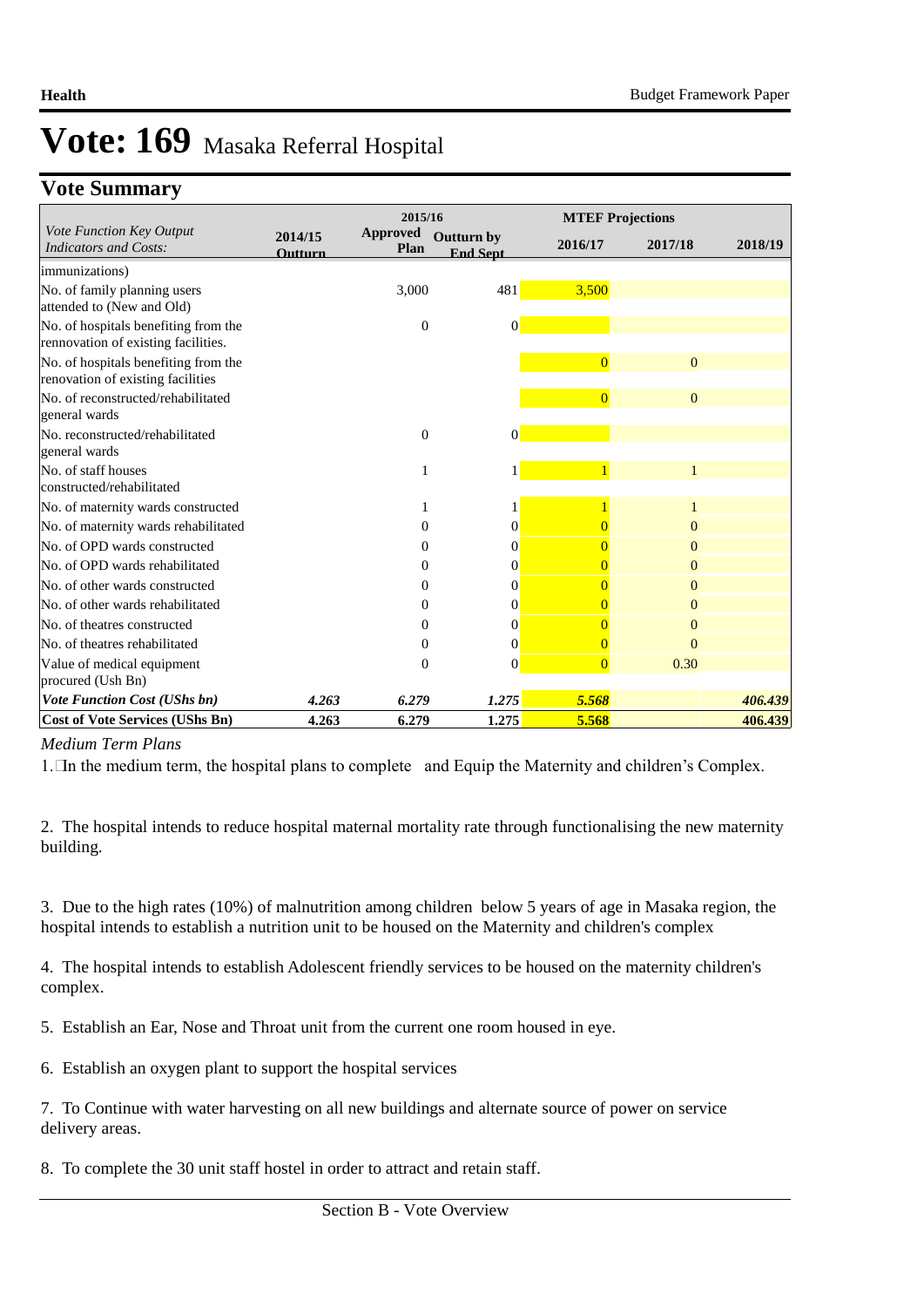# **Vote Summary**

### **(ii) Efficiency of Vote Budget Allocations**

Maternity and Children's Complex

A five level building that will contribute to reduction on infrastructure pressure and overcrowding in Maternity and children's ward. This will improve quality of care through provision of a conducive work environment. This is intended to contribute to achievement of the Millennium Development Goal 4, 5 and 6.

Staff Hostel

A 40 unit staff hostel that will contribute to attraction and retention of health workers. This will improve quality of health service delivery through improved patient staff ratio. This is intended to contribute to achievement of the Millennium Development Goal 4, 5 and 6.

Procure a Card Printing machine.

 The hospital would like to procure amobile medical equipment vehicle and retooling of the medical equipment workshop

|  | Table V2.3: Allocations to Key Sector and Service Delivery Outputs over the Medium Term |  |  |  |  |
|--|-----------------------------------------------------------------------------------------|--|--|--|--|
|  |                                                                                         |  |  |  |  |

|                                 | $(i)$ Allocation (Shs Bn) |                                 |       | $(ii)$ % Vote Budget |          |          |                                 |          |
|---------------------------------|---------------------------|---------------------------------|-------|----------------------|----------|----------|---------------------------------|----------|
| <b>Billion Uganda Shillings</b> |                           | 2015/16 2016/17 2017/18 2018/19 |       |                      |          |          | 2015/16 2016/17 2017/18 2018/19 |          |
| <b>Key Sector</b>               | 3.8                       |                                 | 404.6 | 386.4                |          |          | $\frac{60.9\%}{69.0\%}$ 99.7%   | $95.1\%$ |
| Service Delivery                | 5.4                       | 5.2                             | 405.5 | 396.4                | $86.0\%$ | $93.4\%$ | 99.9%                           | $97.5\%$ |

Patients food : The hospital intends to continue providing patients with porridge and one meal per day at a cost of UGX 1000. It is assumed that on average 350 patients will be fed per day.

Laundry services : The hospital intends to continue with outsourcing laundry services for hospital linen. It is assumed that the contract sum will vary according to the national inflation rates. it is also assumed that the hospital key outputs are not going to change significantly.

Cleaning : The hospital intends to continue with outsourcing cleaning services for the hospital. It is assumed that the contract sum will vary according to the national inflation rates. it is also assumed that the hospital surface area will increase with the completion of the new buildings.

Electricity : It is assumed that the rate of power outages will reduce significantly and the unit cost will not change significantly over the medium term. Harnessing solar power will contribute to the reduction in electricity bills.

Water : It is assumed that the unit cost of water will not change significantly over the medium term. Harnessing rain water will contribute to the reduction in water bills.

The savings from the harnessing natural sources of water and power will meet the utility bills for the new structures.

The key assumptions there will be no variations in the contract sums for the capital investments.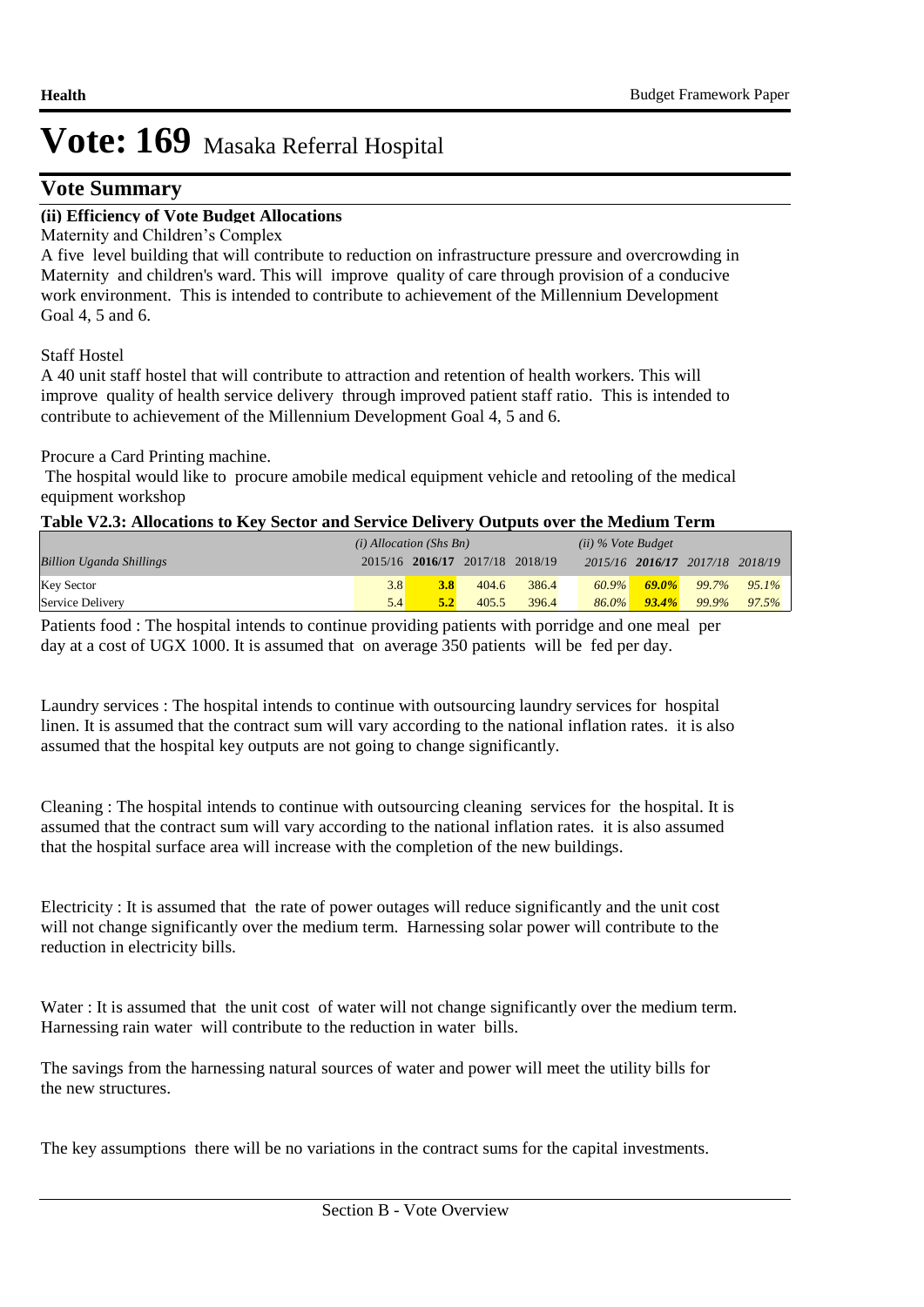# **Vote Summary**

| Table V2.4: Key Unit Costs of Services Provided and Services Funded (Shs '000) |                   |                           |                          |                            |                                                                                                                         |  |  |  |  |
|--------------------------------------------------------------------------------|-------------------|---------------------------|--------------------------|----------------------------|-------------------------------------------------------------------------------------------------------------------------|--|--|--|--|
| <b>Unit Cost</b><br><b>Description</b>                                         | Actual<br>2014/15 | <b>Planned</b><br>2015/16 | <b>Actual</b><br>by Sept | <b>Proposed</b><br>2016/17 | <b>Costing Assumptions and Reasons for</b><br>any Changes and Variations from Plan                                      |  |  |  |  |
|                                                                                |                   |                           |                          |                            |                                                                                                                         |  |  |  |  |
| Vote Function:0856 Regional Referral Hospital Services                         |                   |                           |                          |                            |                                                                                                                         |  |  |  |  |
| Patients food                                                                  | 1.000             | 1.000                     |                          |                            | It is assumed that on average 350<br>patients will be fed per day. Market food<br>prices will not change significantly. |  |  |  |  |
| Maternity construction                                                         | 538,000,000       | 877,000,000               |                          |                            | Being cost of a a Four Level Building of<br>3920 Meters squared                                                         |  |  |  |  |
| Laundry services                                                               | 2,666,667         | 2,700,000                 |                          |                            | it is assumed that the hospital key<br>outputs are not going to change<br>significantly.                                |  |  |  |  |
| <b>Hospital Cleaning</b>                                                       | 6,650,000         | 8,000,000                 |                          |                            | it is assumed that the hospital surface<br>area will increase with the completion of<br>the new buildings.              |  |  |  |  |

#### **(iii) Vote Investment Plans**

To Complete a multiyear 5 level maternity and children's complex worth 10.46bn.

To equip, furnish and functionalise the maternity children's complex 200M. Provide 520M for mobile medical equipment

To equip, furnish and functionalise the proposed Ear, Nose and Throat unit

To complete a 40 unit multiyear staff hostel worth 9bn.

#### **Table V2.5: Allocations to Capital Investment over the Medium Term**

|                                           | $(i)$ Allocation (Shs Bn) |     |                                 | $(ii)$ % Vote Budget |           |           |                                 |           |
|-------------------------------------------|---------------------------|-----|---------------------------------|----------------------|-----------|-----------|---------------------------------|-----------|
| <b>Billion Uganda Shillings</b>           |                           |     | 2015/16 2016/17 2017/18 2018/19 |                      |           |           | 2015/16 2016/17 2017/18 2018/19 |           |
| Consumption Expendture (Outputs Provided) | 5.1                       | 4.6 | 404.9                           | 406.4                | 80.5%     | $82.0\%$  | 99.8%                           | $100.0\%$ |
| Investment (Capital Purchases)            | 1.2 <sup>1</sup>          | 1.0 | 0.9                             | 0.0                  | 19.5%     | $18.0\%$  | $0.2\%$                         | $0.0\%$   |
| <b>Grand Total</b>                        | 6.3                       | 5.6 | 405.8                           | 406.4                | $100.0\%$ | $100.0\%$ | $100.0\%$                       | $100.0\%$ |

Continue with the construction of maternity and children's complex

#### Continue with the construction of complete a 30 units Senior staff Hostel

### **Table V2.6: Major Capital Investments**

| <b>Project, Programme</b>                                   | 2015/16                                                                   |                                                                                         | 2016/17                                                                   |
|-------------------------------------------------------------|---------------------------------------------------------------------------|-----------------------------------------------------------------------------------------|---------------------------------------------------------------------------|
| <b>Vote Function Output</b><br><b>UShs Thousand</b>         | <b>Approved Budget, Planned</b><br><b>Outputs (Quantity and Location)</b> | <b>Actual Expenditure and</b><br><b>Outputs by September</b><br>(Quantity and Location) | <b>Proposed Budget, Planned</b><br><b>Outputs (Quantity and Location)</b> |
| <b>Project 1004 Masaka Rehabilitation Referral Hospital</b> |                                                                           |                                                                                         |                                                                           |
| 085682 Maternity ward                                       | Super-structure of the                                                    | Super-structure of the                                                                  | Maternity and Children's                                                  |
| construction and                                            | Maternity and Children's                                                  | Maternity and Children's                                                                | Complex continue complete                                                 |
| rehabilitation                                              | Complex 100% completed                                                    | Complex 100% completed<br>overall construction is at 30%                                | floor one $(38%)$                                                         |
|                                                             | Monthly progress reports                                                  |                                                                                         | Monthly progress reports                                                  |
|                                                             | compiled and submitted                                                    | Monthly progress reports<br>compiled and submitted                                      | compiled and submitted                                                    |
|                                                             | Continuous Supervision and                                                |                                                                                         | Continuous Supervision and                                                |
|                                                             | monitoring carried out                                                    | Continuous Supervision and<br>monitoring carried out                                    | monitoring carried out                                                    |
|                                                             | Monthly Site meetings held                                                |                                                                                         | Monthly Site meetings held                                                |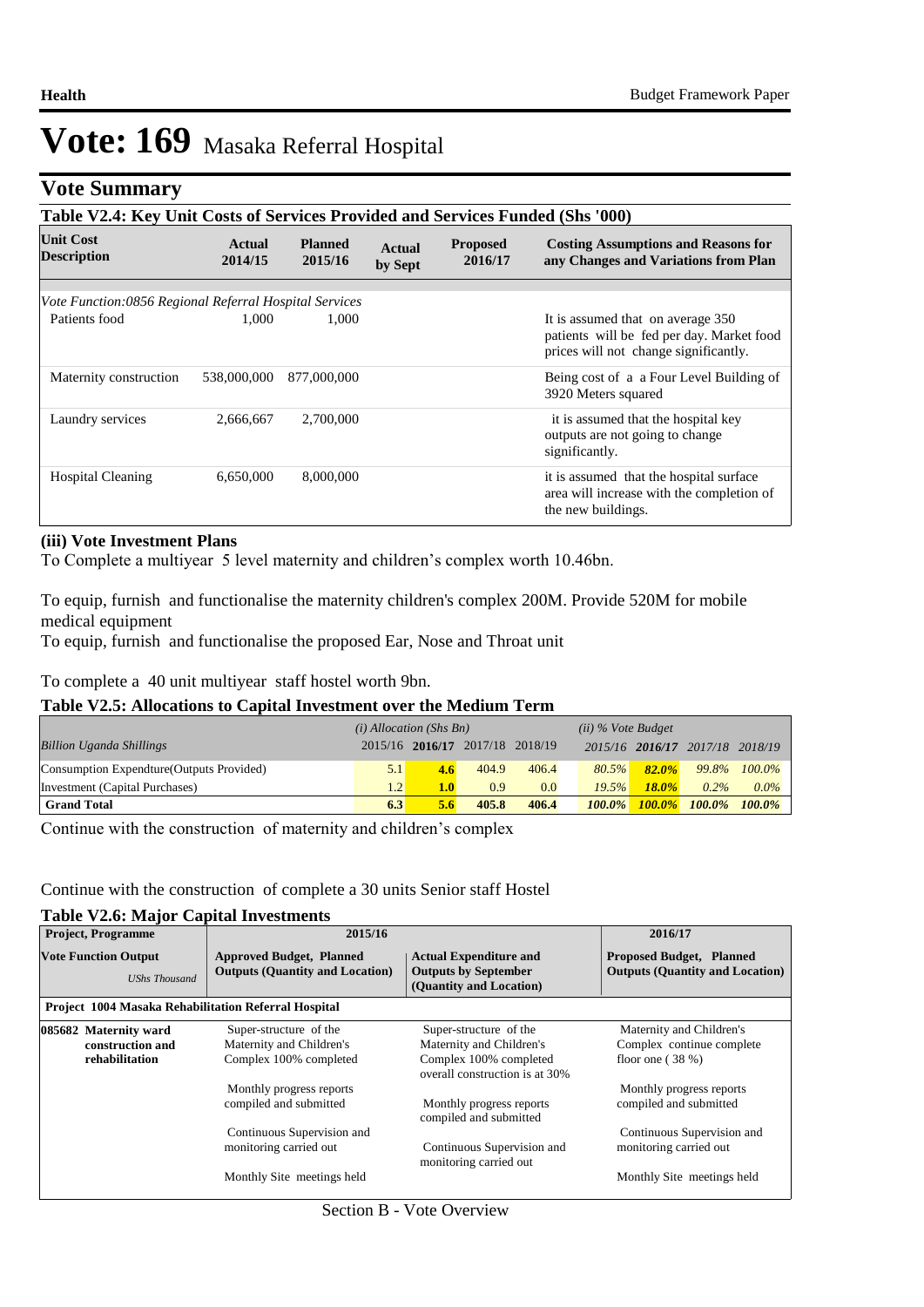# **Vote Summary**

| <b>Project, Programme</b>                           | 2015/16                                                                   |                                                                                                                                                                      | 2016/17                             |  |
|-----------------------------------------------------|---------------------------------------------------------------------------|----------------------------------------------------------------------------------------------------------------------------------------------------------------------|-------------------------------------|--|
| <b>Vote Function Output</b><br><b>UShs Thousand</b> | <b>Approved Budget, Planned</b><br><b>Outputs (Quantity and Location)</b> | <b>Actual Expenditure and</b><br><b>Proposed Budget, Planned</b><br><b>Outputs (Quantity and Location)</b><br><b>Outputs by September</b><br>(Quantity and Location) |                                     |  |
| Payments for works done<br>effected                 |                                                                           | Monthly Site meetings held<br>Payments for works done<br>effected                                                                                                    | Payments for works done<br>effected |  |
| <b>Total</b>                                        | 876,744                                                                   | 260,359                                                                                                                                                              | 802,037                             |  |
| <b>GoU</b> Development                              | 876,744                                                                   | 260,359                                                                                                                                                              | 779,857                             |  |
| <b>External Financing</b>                           | 0                                                                         | 0                                                                                                                                                                    | 0                                   |  |
| <b>NTR</b>                                          | 0                                                                         | 0                                                                                                                                                                    | 22.180                              |  |

### **(iv) Vote Actions to improve Priority Sector Outomes**

Monthly analysis of attendance to duty since we have procured the Machine will be done and displayed on a hospital notice board.

Trained heads of departments and ward/ unit in charges in leadership.

Hospital and unit Quality improvement teams formed and active

Maternal and neonatal mortality audits done

Regular Performance review meetings

### **Table V2.7: Priority Vote Actions to Improve Sector Performance**

# *V3 Proposed Budget Allocations for 2016/17 and the Medium Term*

*This section sets out the proposed vote budget allocations for 2016/17 and the medium term, including major areas of expenditures and any notable changes in allocations.* 

### **Table V3.1: Past Outturns and Medium Term Projections by Vote Function\***

|                                          | 2015/16                   |                        |                             | <b>MTEF Budget Projections</b> |         |         |
|------------------------------------------|---------------------------|------------------------|-----------------------------|--------------------------------|---------|---------|
|                                          | 2014/15<br><b>Outturn</b> | Appr.<br><b>Budget</b> | Spent by<br><b>End Sept</b> | 2016/17                        | 2017/18 | 2018/19 |
| Vote: 169 Masaka Referral Hospital       |                           |                        |                             |                                |         |         |
| 0856 Regional Referral Hospital Services | 4.263                     | 6.279                  | 1.275                       | 5.568                          | 405.798 | 406.439 |
| <b>Total for Vote:</b>                   | 4.263                     | 6.279                  | 1.275                       | 5.568                          | 405.798 | 406.439 |

#### **(i) The Total Budget over the Medium Term**

The capital budget has been 980 Million is very inadequate, there is need to provide 12 BN for maternity and children's complex for 2016/17 FY. Then the shs 520M for mobile medical equipment workshop

#### **(ii) The major expenditure allocations in the Vote for 2016/17**

The major expenditure areas are inpatient services, maternal and child health services and utilities

#### **(iii) The major planned changes in resource allocations within the Vote for 2016/17**

The main expenditure areas are mainly to continue with the construction of Maternity and children's complex and staff Hostel, and Mobile Medical Eqipment Work and Retooling from MOH.

### **Table V3.2: Key Changes in Vote Resource Allocation**

**Justification for proposed Changes in Changes in Budget Allocations and Outputs from 2015/16 Planned Levels:**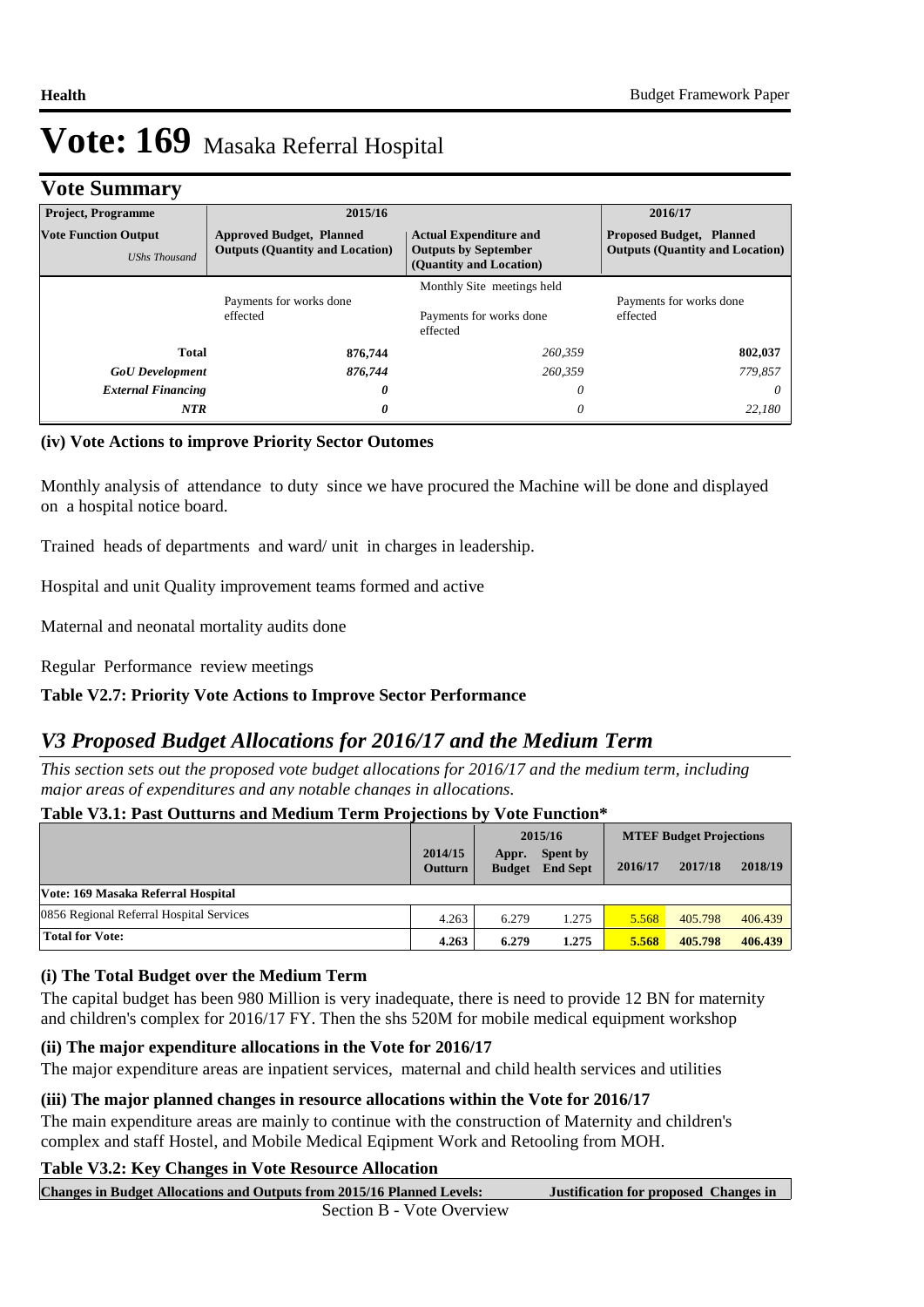# **Changes Summary**

| v uu dunniidi y                                        |                                                              |                                 |                                   |                                                                                    |  |  |
|--------------------------------------------------------|--------------------------------------------------------------|---------------------------------|-----------------------------------|------------------------------------------------------------------------------------|--|--|
| 2016/17                                                |                                                              | 2017/18                         | 2018/19                           | <b>Expenditure and Outputs</b>                                                     |  |  |
| Vote Function:0802 Regional Referral Hospital Services |                                                              |                                 |                                   |                                                                                    |  |  |
| 0856 02 Outpatient services<br>Output:                 |                                                              |                                 |                                   |                                                                                    |  |  |
| <b>UShs Bn:</b>                                        | $0.072$ UShs Bn:                                             | $0.000$ UShs Bn:                | 19.799                            | The support supervision visits have to an                                          |  |  |
| There is general increase in                           | There is general increase in                                 |                                 | There is general increase in      | extent helped to hold some patients in                                             |  |  |
| <b>OPD</b> utilisation especially                      | <b>OPD</b> utilisation especially                            |                                 | <b>OPD</b> utilisation especially | the lower health facilities. However the                                           |  |  |
| <b>Specialised services</b>                            | Specialised services                                         | Specialised services            |                                   | increased costs of inputs have incresed<br>costs of inputs like cleaning services, |  |  |
| Changing disease pattern                               | Changing disease pattern                                     | Changing disease pattern        |                                   | power, water, and prices of EMHS.                                                  |  |  |
| shifting the model of care                             | shifting the model of care                                   | shifting the model of care      |                                   | There is improvement and incresaes in                                              |  |  |
| from acute to chronic care                             | from acute to chronic care                                   |                                 | from acute to chronic care        | numbers of Patients attended to by                                                 |  |  |
| model of care.                                         | model of care.                                               | model of care.                  |                                   | specialists, This has also incresed the<br>costs of services delivery              |  |  |
| Increased referrals of                                 | Increased referrals of                                       | Increased referrals of          |                                   |                                                                                    |  |  |
| complicated cases                                      | complicated cases                                            | complicated cases               |                                   |                                                                                    |  |  |
| Output:                                                | 0856 03 Medicines and health supplies procured and dispensed |                                 |                                   |                                                                                    |  |  |
| <b>UShs Bn:</b>                                        | $-0.204$ UShs Bn:                                            | $-0.293$ UShs Bn:               |                                   | $-0.596$ The increase in the number of patients                                    |  |  |
| There are reducing                                     | There are reducing                                           | There are reducing              |                                   | especailly seen by the Specailists maen                                            |  |  |
| quantities of medicines as                             | quantities of medicines as                                   |                                 | quantities of medicines as        | expensive medicines and therefore need                                             |  |  |
| aresult of reducing baudgets                           | are sult of reducing baudgets                                |                                 | aresult of reducing baudgets      | to increase funding for the EMHS                                                   |  |  |
| for EMHS with National                                 | for EMHS with National                                       | for EMHS with National          |                                   |                                                                                    |  |  |
| <b>Medical Stores. This has</b>                        | <b>Medical Stores. This has</b>                              | <b>Medical Stores. This has</b> |                                   |                                                                                    |  |  |
| caused a big outcry.                                   | caused a big outcry.                                         | caused a big outcry.            |                                   |                                                                                    |  |  |
| Output:<br>0856 04 Diagnostic services                 |                                                              |                                 |                                   |                                                                                    |  |  |
| <b>UShs Bn:</b>                                        | $0.059$ UShs Bn:                                             | 0.000 UShs Bn:                  | 9.893                             |                                                                                    |  |  |
| <b>Increased specimen referrals</b>                    |                                                              |                                 |                                   |                                                                                    |  |  |
| through the sample                                     |                                                              |                                 |                                   |                                                                                    |  |  |
| transportation system                                  |                                                              |                                 |                                   |                                                                                    |  |  |
| Output:                                                | 0856 05 Hospital Management and support services             |                                 |                                   |                                                                                    |  |  |
| <b>UShs Bn:</b>                                        | $-0.517$ UShs Bn:                                            | $-0.566$ UShs Bn:               |                                   | 9.126 Decentralization of payment of pension                                       |  |  |
| Reduced utility bills due to                           | Gratuity figures are not                                     |                                 |                                   | nad Gratuity at the entity level has                                               |  |  |
| harnessing of natural                                  | incorporated yet in the                                      |                                 |                                   | incresaed the costs of operations.                                                 |  |  |
| sources of energy and rain                             | estimates                                                    |                                 |                                   |                                                                                    |  |  |
| water harvest                                          |                                                              |                                 |                                   |                                                                                    |  |  |
|                                                        |                                                              |                                 |                                   |                                                                                    |  |  |
| Increased utilization of                               |                                                              |                                 |                                   |                                                                                    |  |  |
| services by clients                                    |                                                              |                                 |                                   |                                                                                    |  |  |
| Output:                                                | 0856 81 Staff houses construction and rehabilitation         |                                 |                                   |                                                                                    |  |  |
| <b>UShs Bn:</b>                                        | $-0.100$ UShs Bn:                                            | $0.005$ UShs Bn:                | $-0.300$                          | The availability of accomodation space                                             |  |  |
| <b>Completion of New staff</b>                         | <b>Completion of New staff</b>                               | <b>Completion of New staff</b>  |                                   | as aresult of the completed staff house                                            |  |  |
| hostel.                                                | hostel.                                                      | hostel.                         |                                   | will increase attraction and retention of                                          |  |  |
|                                                        |                                                              |                                 |                                   | the Critical cadre.                                                                |  |  |

# *V4: Vote Challenges for 2016/17 and the Medium Term*

*This section sets out the major challenges the vote faces in 2016/17 and the medium term which the vote has been unable to address in its spending plans.*

Challenges:

Underfunding for both recurrent and capital development projects.

Constricted staffing structure that is not in line with the mandate of the hospital.

Delayed restructuring since 2009

Low attraction of specialists and Medical Officers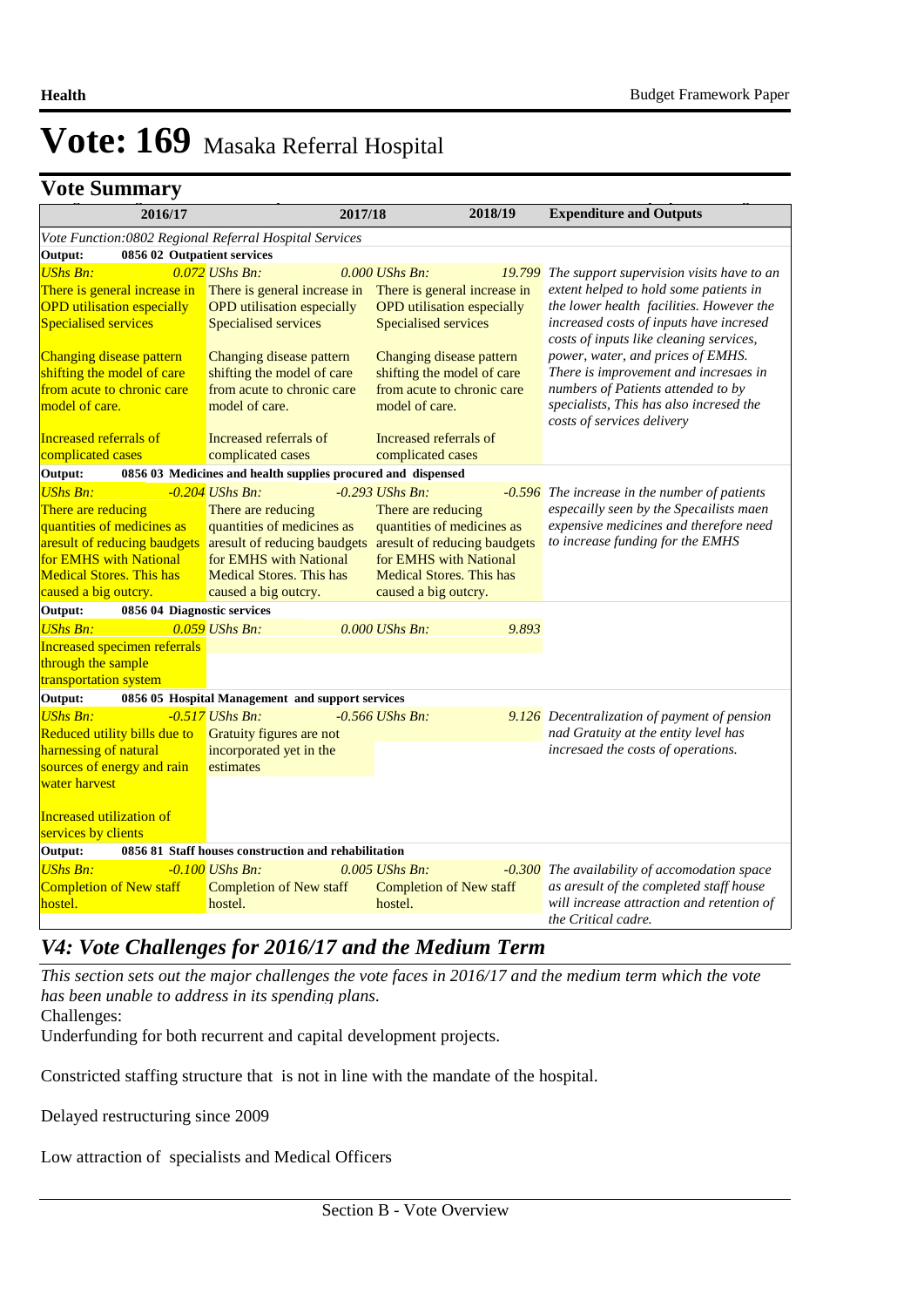# **Vote Summary**

Delayed promotions that de-motivate staff

Delayed replacement of staffs that have died, absconded, transferred or retired.

Unfunded priorities: Oxygen plant

New X-ray machine

#### Ambulance

#### **Table V4.1: Additional Output Funding Requests**

| <b>Additional Requirements for Funding and</b><br><b>Outputs in 2016/17:</b>                                                             | <b>Justification of Requirement for</b><br><b>Additional Outputs and Funding</b>                                                                                                                                                                                                                                                                                                                                                                                                                                                                                              |  |  |  |
|------------------------------------------------------------------------------------------------------------------------------------------|-------------------------------------------------------------------------------------------------------------------------------------------------------------------------------------------------------------------------------------------------------------------------------------------------------------------------------------------------------------------------------------------------------------------------------------------------------------------------------------------------------------------------------------------------------------------------------|--|--|--|
| Vote Function: 0801 Regional Referral Hospital Services                                                                                  |                                                                                                                                                                                                                                                                                                                                                                                                                                                                                                                                                                               |  |  |  |
| Output:<br>0856 01 Inpatient services<br><b>UShs Bn:</b><br>1.100<br><b>Feeding of inpatients</b>                                        | Feeding of patients has Improved Quality of health services<br>provided and improved recovery of patients. However currently<br>we rae providing breakfast and lunch, in the coming year we shall<br>provide supper as well since most of the referred patients are from<br>very far places especially Kalangala islands, Sembabule District,<br>Rakai District, Isingiro district and Kalungu and<br><b>Bukomansimbidistricts</b><br>Availability of specialized services have attracted more patients<br>with complex conditions                                            |  |  |  |
|                                                                                                                                          | Introduction of new specialized services including ENT and<br>Neonatal care                                                                                                                                                                                                                                                                                                                                                                                                                                                                                                   |  |  |  |
|                                                                                                                                          | Availability of a general surgeon has attracted more surgical<br>patients and increased number of major operations.                                                                                                                                                                                                                                                                                                                                                                                                                                                           |  |  |  |
| Output:<br>0856 80 Hospital Construction/rehabilitation<br><b>UShs Bn:</b><br>1.000<br>Water harvesting facilities on hospital buildings | Solar backup to reduce on electricity bills and reduce on fuel for<br>generators                                                                                                                                                                                                                                                                                                                                                                                                                                                                                              |  |  |  |
| Solar power backup as an alternate source of energy                                                                                      | Water harvesting to reduce on water bills                                                                                                                                                                                                                                                                                                                                                                                                                                                                                                                                     |  |  |  |
| Output:<br>0856 81 Staff houses construction and rehabilitation                                                                          |                                                                                                                                                                                                                                                                                                                                                                                                                                                                                                                                                                               |  |  |  |
| <b>UShs Bn:</b><br>1.000<br>Construction of a 40 unit senior staff hostel                                                                | Current accomodation gaps for staff are 45%, the new Senior<br>staff hostel will Improve on attraction and retention of critical<br>cadres of staff.                                                                                                                                                                                                                                                                                                                                                                                                                          |  |  |  |
| Output:<br>0856 82 Maternity ward construction and rehabilitation                                                                        |                                                                                                                                                                                                                                                                                                                                                                                                                                                                                                                                                                               |  |  |  |
| 12.000<br><b>UShs Bn:</b><br>Construction of maternity and childrens complex                                                             | Masaka RRH has 74 beds for maternal services built in 1945. The<br>hospital deliveries have greatly increased over the years with a<br>current bed occupancy rate of 120%. On average 45 deliveries<br>are conducted every day translating into 11,000 deliveries<br>annually. The hospital receives over 10 complicated referrals<br>from lower facilities needing caesarean section daily, which is<br>3650 caesarean section operations per year. This has put a lot of<br>pressure on the available space for post delivery mothers, some<br>having to wait under a tree. |  |  |  |
|                                                                                                                                          | Masaka RRH children's ward has a capacity of 30 beds with an<br>average of 150 children admitted daily. This translates to 2 3<br>children sharing a bed hence affecting quality of care due to lack<br>of space for service delivery. A neonatal intensive care unit with<br>10beds has been improvised, but on average it admits 15 sick new                                                                                                                                                                                                                                |  |  |  |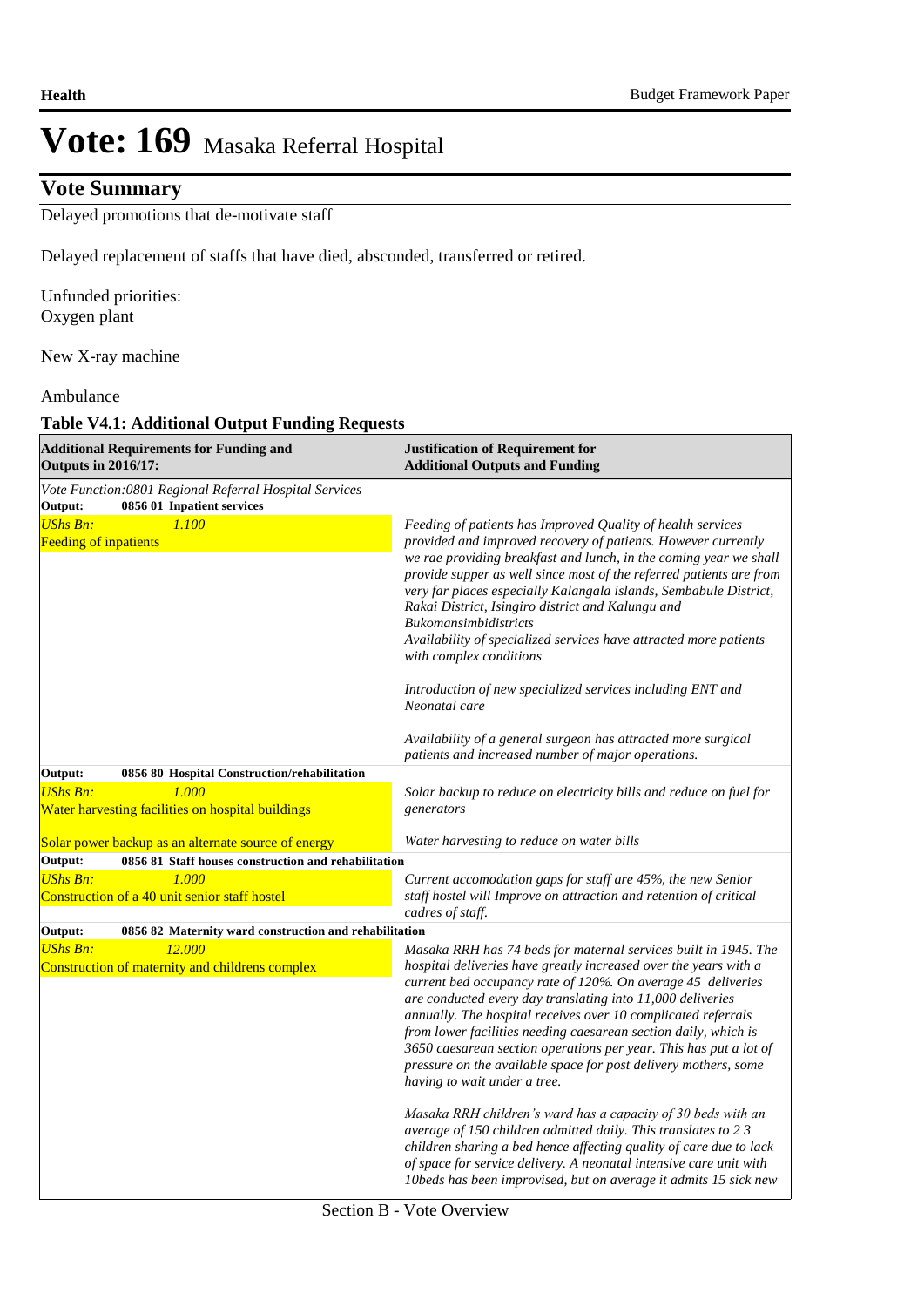| <b>Vote Summary</b>                                                          |                                                                                                                                                                                                                                                                                                                                                                                                                                |  |  |  |  |
|------------------------------------------------------------------------------|--------------------------------------------------------------------------------------------------------------------------------------------------------------------------------------------------------------------------------------------------------------------------------------------------------------------------------------------------------------------------------------------------------------------------------|--|--|--|--|
| <b>Additional Requirements for Funding and</b><br><b>Outputs in 2016/17:</b> | <b>Justification of Requirement for</b><br><b>Additional Outputs and Funding</b>                                                                                                                                                                                                                                                                                                                                               |  |  |  |  |
|                                                                              | borns daily leading to overcrowding and possible cross infection.                                                                                                                                                                                                                                                                                                                                                              |  |  |  |  |
|                                                                              | In light of the above constraints, Masaka RRh has embarked on<br>construction of a maternity and children's complex estimated to<br>cost shs.14.8bn Construction started and current progress is 30%.<br>There is urgent need to complete at laest 50% in 2016/17. This<br>will allow us to admit some mothers insted of being in the cold.<br>The susequent years will shall medical equipment to furnish the<br>new facility |  |  |  |  |

*This section discusses how the vote's plans will address and respond to the cross-cutting policy, issues of gender and equity; HIV/AIDS; and the Environment, and other budgetary issues such as Arrears and NTR..* 

### **(i) Cross-cutting Policy Issues**

*(i) Gender and Equity*

### **Objective:** Providing one camp for fistulla

*Issue of Concern :*

*Proposed Intervensions* 

*Budget Allocations*  UGX billion

*Performance Indicators*

#### **Objective:** Sensitization of all mothers who come for MCH on Cervical cancer Screeing

*Issue of Concern :*

*Proposed Intervensions* 

#### *Budget Allocations*  UGX billion

*Performance Indicators*

#### *(ii) HIV/AIDS*

#### **Objective:** Providing Safe Medical Male Circumcision 100% of the male clients who demand for it

*Issue of Concern :*

*Proposed Intervensions* 

#### *Budget Allocations*  UGX billion

*Performance Indicators*

**Objective:** Providing ARVS to 100 % of the patients initiated on ARVs according to WHO Recommendations .